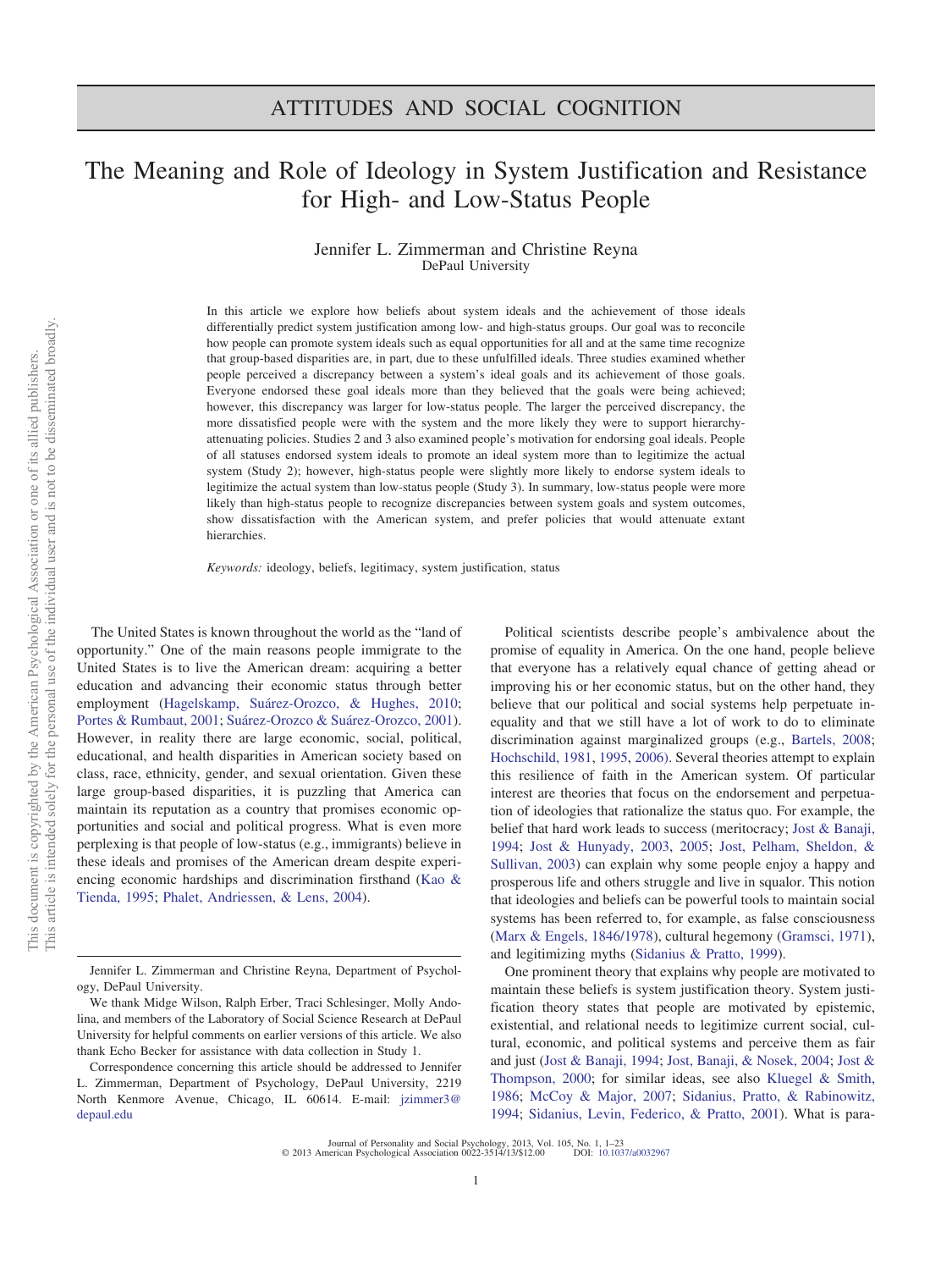doxical and provocative about this research is that although highstatus members tend to justify the system more than low-status members (e.g., [Jost & Thompson, 2000;](#page-16-12) [Sidanius & Pratto, 1999;](#page-17-3) [Wakslak, Jost, Tyler, & Chen, 2007\)](#page-18-1), sometimes low-status members are just as likely, or more likely than, high-status members to endorse system-justifying beliefs [\(Jost et al., 2003\)](#page-16-9). These findings verify one of the main tenets of system justification theory: that people legitimize the system, even at the expense of personal and/or group interests.

Claiming that people of low status justify the status quo is in stark contrast to the numerous examples of low-status individuals and groups subtly and openly opposing and defying dominant systems that disadvantage them, which constitute forms of resistance that seem to challenge the legitimacy of the system (see [Kelley, 1994;](#page-17-8) [Lalonde & Silverman, 1994;](#page-17-9) [Miller, Gurin, Gurin, &](#page-17-10) [Malanchuk, 1981;](#page-17-10) [Scott, 1976,](#page-17-11) [1985;](#page-17-12) [Tausch et al., 2011;](#page-18-2) [Wright,](#page-18-3) [Taylor, & Moghaddam, 1990\)](#page-18-3). Throughout the world and throughout history, low-status groups do at times risk personal freedom and safety to oppose leaders that promote a status quo that keeps them at the bottom. Recently, several powerful and entrenched North African and Middle Eastern governments collapsed as a result of disaffected citizens protesting en masse against status quo governments perceived to be despotic and out of touch with their needs [\(New York Times, 2011\)](#page-17-13). Even in stable democracies such as the United States, those lower in status push back against a system that marginalizes them. For example, union workers, students, teachers, and the unemployed have occupied Wall Street, and other financial districts across the United States, and expressed their anger toward big business, rising unemployment, home foreclosures, and widespread inequality [\(New York Times, 2012\)](#page-17-14).

There is an evident contradiction between people's beliefs about what society should achieve and what it actually achieves. Those on the lowest rungs of the social ladder support ideologies that can perpetuate the often imbalanced status quo that exists in America, while simultaneously be dissatisfied with how American systems lead to these unequal outcomes. These inconsistencies suggest that there might be more to the story than low-status people endorsing these beliefs as a means to legitimize current inequality. Perhaps there is a rational basis for believing in these normative ideologies that is rooted in different motives than legitimizing the system (see [Laurin, Fitzsi](#page-17-15)[mons, & Kay, 2011\)](#page-17-15). This article investigates the complexities of people's perceptions of society and system legitimacy and provides an additional explanation for why people endorse these ideological beliefs. In so doing, we hope to bridge the seeming contradiction between low-status people's endorsement of positive American ideologies and their dissatisfaction with the American system. To better understand these inconsistent patterns, we must first understand the definition and source of legitimacy, the function of ideology, and its divergence with support for the status quo.

#### **The Meaning and Functions of Ideology**

Definitions of the term *ideology* focus on the shared beliefs about prescriptive and descriptive social arrangements. For example, [Jost, Federico, and Napier \(2009;](#page-16-13) see also [Denzau & North,](#page-16-14) [2000;](#page-16-14) [Erikson & Tedin, 2003\)](#page-16-15) defined ideology as

should be, specifying acceptable means of attaining social, economic, and political ideals. (p. 309)

People use ideology (as defined above) to explain and make sense of society's outcomes [\(Feldman, 1988;](#page-16-16) [Feldman & Steenbergen,](#page-16-17) [2001;](#page-16-17) [Goren, 2004;](#page-16-18) [Jost, Glaser, Kruglanski, & Sulloway, 2003a,](#page-16-19) [2003b\)](#page-16-20), as well as to describe how society should be structured and operate in the future [\(Kay et al., 2009\)](#page-16-21). Although many agree that ideology represents core beliefs that can help define one's values regarding a system and establish the legitimacy of a system, social scientists have been criticized for focusing on the "actual social relations rather than ideal ones" [\(Beetham, 1991,](#page-16-22) p. 6). Perhaps emphasizing only one function of ideology (i.e., to legitimize inequality) has led to an oversimplified story about why people endorse these beliefs and an inability to "understand the legitimacy of the modern state, or distinguish where it is, from where it is not, legitimate" [\(Beetham, 1991,](#page-16-22) p. 6).

# **Defining Legitimacy: Congruence of Prescriptive and Descriptive Ideological Beliefs**

Baba loved the *idea* of America. It was living in America that gave him an ulcer. —Khaled Hosseini, *The Kite Runner*

There are two types of beliefs that must be considered simultaneously to know whether people legitimize their systems [\(Beetham,](#page-16-22) [1991;](#page-16-22) [Habermas, 1979;](#page-16-23) [Moore, 1978\)](#page-17-16). *Prescriptive* beliefs refer to the acceptability of certain ideals being pursued by a system, and *descriptive* beliefs refer to the extent that people perceive current outcomes as reflecting the actual achievement or attainment of these ideals (see also [Major, Kaiser, O'Brien, & McCoy, 2007;](#page-17-17) [Son Hing et al., 2011\)](#page-17-18). In other words, prescriptive beliefs represent the abstract values that citizens of a society want to strive for and achieve or how they believe society should work (e.g., hard work *should* lead to success). Descriptive beliefs refer to the extent to which these values are perceived as actually reflecting society and whether society actually works as intended (e.g., hard work *does* lead to success). As the quote above implies, prescriptive and descriptive beliefs about a system are often independent, if not at odds.

We suggest that only to the extent that there is a correspondence between prescriptive and descriptive beliefs is there evidence of legitimacy. [Zelditch \(2001\)](#page-18-4) asserted that "belief in something is different from using that belief to justify that something else is 'right'" [\(Zelditch, 2001,](#page-18-4) p. 48). People may agree with how a system should operate but not necessarily agree that a system is operating as it should or is producing fair outcomes (see [Son Hing et al., 2011\)](#page-17-18) When a group goal is not achieved, this may lead to a legitimacy deficit [\(Beetham, 1991\)](#page-16-22) or to the delegitimization of a system [\(Kelman,](#page-17-19) [2001;](#page-17-19) [Linz, 1978\)](#page-17-20). Thus, people might agree with a certain ideology because it describes how they think the system should operate, but once they see that the current system is not working the way it should, they may perceive injustice and resist the system [\(Moore, 1978;](#page-17-16) [Scott,](#page-17-11) [1976,](#page-17-11) [1985\)](#page-17-12) or possibly devalue the ideology (see [Levy, Freitas,](#page-17-21) [Mendoza-Denton, & Kugelmass, 2006\)](#page-17-21). For example, people may endorse a criminal justice system that, in the abstract, protects all residents equally while simultaneously be dissatisfied with the reality that in our criminal justice system, people of color face systematic discrimination. The degree to which these beliefs are congruent may influence attitudes and behaviors quite differently—leading a populace into complacency or toward revolution (see [Taylor & Mc-](#page-18-5)[Kirnan, 1984\)](#page-18-5).

an endeavor to describe or interpret the world as it is— by making assertions or assumptions about human nature, historical events, present realities, and future possibilities—and to envision the world as it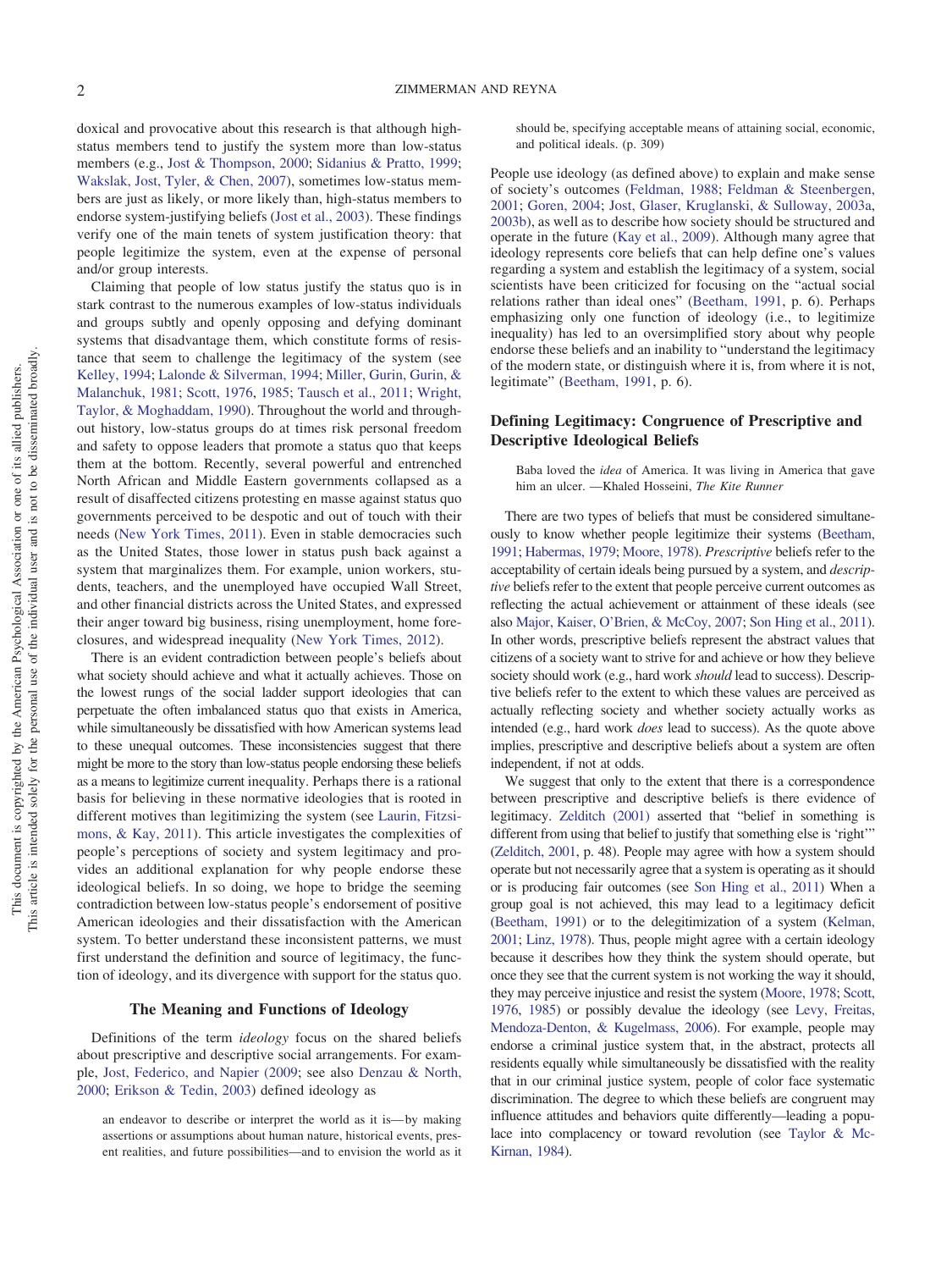MEANING AND ROLE OF IDEOLOGY 3

There is some research that examines the degree to which people's prescriptive and descriptive beliefs match. This evidence indicates that when motivated to justify a system (due to system dependence, system inescapability, or system threat), people are more likely to perceive the current state of affairs as more ideal (i.e., they "injunctify" the system) than those who are less motivated [\(Kay et al., 2009\)](#page-16-21). However, examining the mean ratings of system ideals showed that, across the board, participants favored equal over unequal systems regardless of their motivation or the way that the system was initially framed. This pattern suggests that although a system justification motive may influence evaluations of system legitimacy, people's perception of ideal systems are driven more by desires for equality than by the (often unequal) status quo. This conclusion was especially the case when the participants were members of the group that was disadvantaged by system inequality [\(Kay et al., 2009,](#page-16-21) Studies 3 and 4; see also [Jost](#page-16-24) [& Kay, 2005,](#page-16-24) Studies 1 and 2; [Sidanius & Pratto, 1999\)](#page-17-3). In short, injuctification of unequal systems might be less likely for those low than high in status. Thus, in the current article, we also examine whether the correspondence between prescriptive and descriptive beliefs is moderated by group status (e.g., income and socioeconomic status).

# **Using Status to Predict the Different Functions of Ideology**

Although most Americans accept prescriptive beliefs about equality, meritocracy, and democracy, they may differ widely in their descriptive beliefs. Because prescriptive principles may not, or do not, come to fruition for members of low-status groups, these people in particular might not believe in the descriptive manifestations of these ideologies:

It is clear that a radical critique of *existing* arrangements may arise in virtually any subordinate class that takes the dominant ideology to heart and, at the same time, penetrates in daily life the realities that betray or ignore the implicit promises of that ideology. [\(Scott, 1985,](#page-17-12) p. 339)

If people of high and low status differ in their descriptive beliefs, then they may have different motivations for endorsing prescriptive beliefs. To the extent that people perceive system outcomes as reflecting ideological goals, they may use prescriptive ideological beliefs as a means to legitimize the status quo. For example, people who believe that hard work does lead to success might be more likely to use the prescriptive ideology of meritocracy to rationalize why some people are successful and others are not.

Conversely, to the extent that people recognize that outcomes are not conforming to normative ideals, they may be motivated to reinforce prescriptive beliefs, not because they want to legitimize current inequality, but because they hope that by pushing for higher ideological standards, one day those goals can be achieved. In other words, they may strategically use prescriptive beliefs in an effort to change the status quo—which suggests a different utility of ideology for those in different social strata. This distinction can only be revealed when one considers both prescriptive and descriptive beliefs. Thus, low-status people may be less likely to endorse descriptive beliefs of ideologies than high-status people (see [Crocker & Major, 1989;](#page-16-25) [Fox & Ferri, 1992\)](#page-16-26); however, lowstatus people may still endorse prescriptive beliefs (perhaps even more strongly than high-status people) in an effort to bring the system more in line with these ideals.

Not only can people's perceptions about legitimacy (as defined by the congruence between prescriptive and descriptive beliefs) determine the function of ideology, but they can also determine people's satisfaction with different systems and influence whether people support policies aimed at achieving the abstract ideological goals of a system. If people believe that a goal has already been achieved (i.e., descriptive beliefs), then they will be more satisfied with the system and less likely to support policies that promote changes to the system [\(Hochschild, 2006\)](#page-16-5).

# **Overview of Studies**

The purpose of Studies 1–3 was to examine people's perceptions of how society actually operates (descriptive beliefs) and whether these views are congruent with or divergent from their views of what should be occurring in society (prescriptive beliefs). We are particularly interested in investigating whether people's status influences these perceptions. We predicted that people of all statuses would endorse the abstract goals of ideologies (i.e., prescriptive beliefs) but would be less likely to endorse beliefs that this is how society actually functions (i.e., descriptive beliefs), resulting in a main effect of beliefs. We also expected that this discrepancy between prescriptive and descriptive beliefs would be larger for low-status individuals than high-status individuals, resulting in an interaction between status and beliefs.

We expected that status would independently predict satisfaction with the system (arguably a more direct measure of system justification) and support for policies that maintain existing hierarchies. However, we predicted that the discrepancy between prescriptive and descriptive beliefs would be the strongest predictor of dissatisfaction with the system and support for policies designed to change the system (Studies 1–3). We expected that perceived discrepancy would function similarly regardless of status, and therefore did not predict that these would interact to predict satisfaction and policy preferences.

We also expected that high- and low-status participants would endorse prescriptive ideological beliefs for different reasons. Those of high status would be more likely to endorse the prescriptive beliefs to perpetuate the existing system. Conversely, those of low status would endorse these beliefs in an effort to transform the system (Studies 2 and 3). Similarly, we expected that those who perceive less of a discrepancy between prescriptive and descriptive beliefs would endorse prescriptive beliefs to perpetuate the existing system, but those that perceive more of a discrepancy would endorse prescriptive ideologies in an effort to transform the system.

#### **Study 1**

Study 1 examined the extent to which people of high and low status endorse the abstract goals of American ideologies (prescriptive beliefs) and whether or not they believed that these goals were being attained (descriptive beliefs). Participants rated the extent to which they endorse the prescriptive and descriptive beliefs of equality, meritocracy, and democracy. We selected ideologies that have been used in prior work on system justification and legiti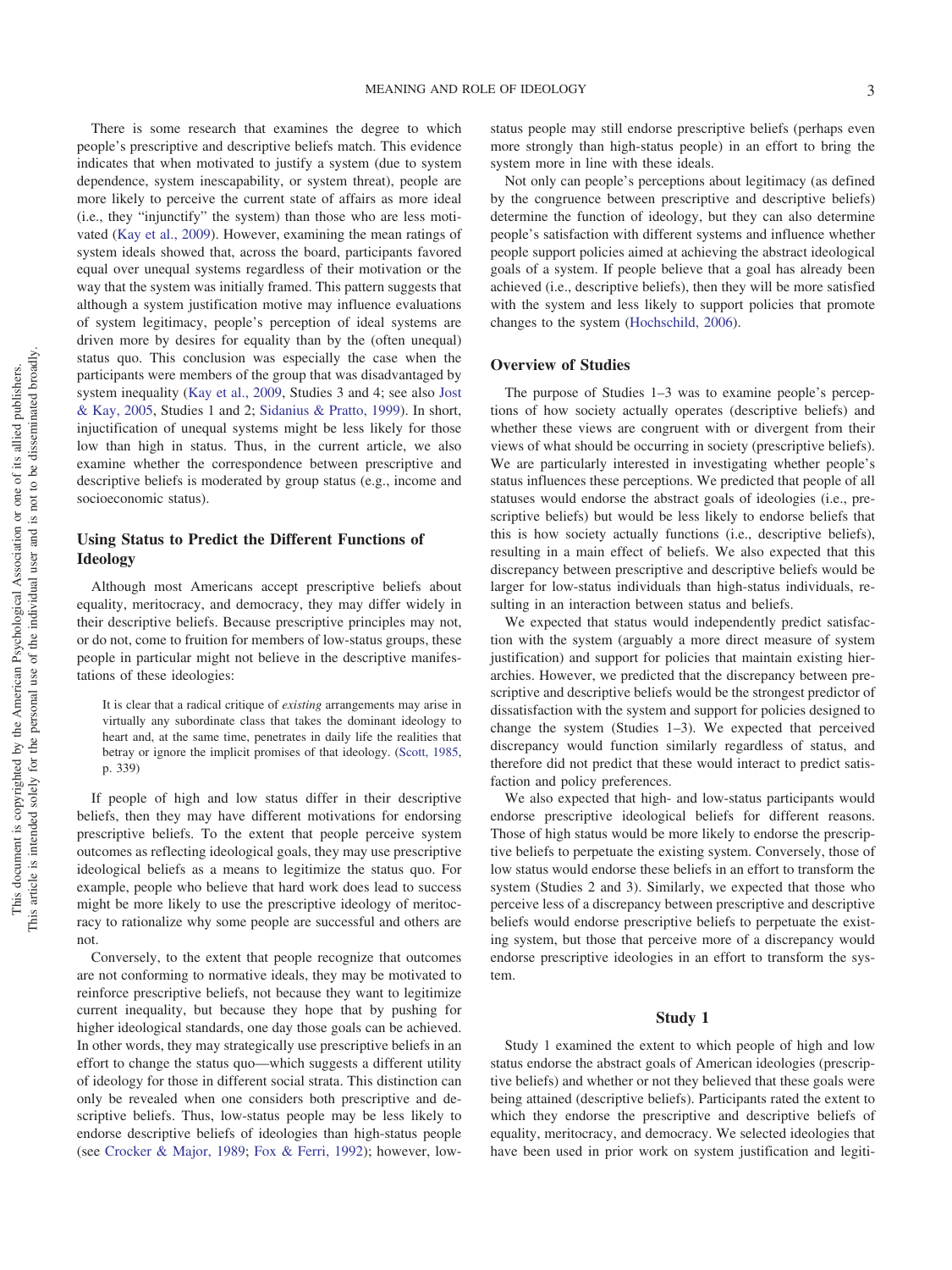mizing myths: equality [\(Jost & Thompson, 2000;](#page-16-12) [Sidanius &](#page-17-3) [Pratto, 1999\)](#page-17-3), meritocracy (sometimes referred to as Protestant work ethic; [Jost & Hunyady, 2003;](#page-16-7) [Quinn & Crocker, 1999\)](#page-17-22), and democracy [\(Manwell, 2010\)](#page-17-23). We predicted that everyone would perceive a discrepancy between prescriptive and descriptive ideological beliefs (a main effect of beliefs), but that this pattern would be more pronounced for low-status than high-status individuals (a belief by status interaction). Specifically, low-status members should be just as, or more likely than, high-status members to endorse the prescriptive ideological beliefs; however, low-status members should be less likely than high-status members to endorse the descriptive beliefs.

Participants also rated the extent to which they were satisfied with America and would support federal spending to better the conditions for low-status groups. We expected that satisfaction would be lower and support for hierarchy-attenuating policies would be higher among low-status members and for those who perceived a larger discrepancy between prescriptive and descriptive beliefs.

## **Method**

**Participants.** Data were collected from students  $(N = 221)$ undergraduate and  $N = 22$  graduate) and nonstudent adult participants  $(N = 144)$  in Illinois. Undergraduate student participants were recruited from the introductory psychology subject pool and received one half hour of research credit. Graduate student and nonstudent adult participants were recruited from a number of neighborhoods at various locations (e.g., Laundromats, coffee/tea shops) and were paid \$5 or volunteered. Because the patterns of data were the same for students and noncollege adults, these data were combined and analyzed together. The sample included 387 participants (249 women, 130 men, one other, and seven participants who did not indicate gender). On average, participants were 29 years old  $(M = 29.13, SD = 13.94)$ . Participants' annual household income ranged from under \$25,000 to more than  $$200,000$ , with the median household income of  $$75,000-$ \$100,000. The median household income for the United States was \$52,029 and for Illinois was \$56,235 in 2008 (the year of data collection).

**Materials and procedure.** Participants were told that they would complete a survey that would measure their beliefs about American culture and society, specifically related to America's ideals, goals, and values and whether these ideals, goals, and values are achieved in America. The questionnaire was divided into three sections. The first section measured whether participants endorsed prescriptive and descriptive beliefs of American ideologies. Regarding prescriptive beliefs, participants were told, "Listed below are a series of statements. These statements measure how you think our society *should be*." Regarding descriptive beliefs, participants were told, "Listed below are a series of statements. These statements measure what you think *actually* happens in our society." Because participants answered questions about both of these ideological beliefs, the order of these sets of questions was counterbalanced.1 The second section included questions that measured satisfaction with America as well as policy items related to federal spending and assistance programs. In the third and final section of the survey, participants completed demographic information that was used to identify participants' status. Status was

examined in terms of people's annual household income. See Appendix A for a more complete list of questions.

*Equality.* The Social Dominance Orientation Scale [\(Pratto,](#page-17-24) [Sidanius, Stallworth, & Malle, 1994\)](#page-17-24) is a 16-item scale<sup>2</sup> measuring the degree to which individuals endorse abstract social, political, and economic equality (when reverse scored)—that is, the extent to which people believe that all groups should be equal and hold equal power in society. The scale includes questions such as "All groups should be given an equal chance in life." Participants rated these questions on a 5-point scale from 1 (*strongly disagree*) to 5 (*strongly agree*). Affirmative and reverse-worded items were averaged together to form the Prescriptive Beliefs Scale for Equality  $(\alpha = .88)$ .

Participants also completed a nine-item scale that measured the degree to which they believe that the goals of equality are actually achieved in the current society (e.g., "Some groups of people in our society have more opportunities than others" [reverse scored]). Participants rated these questions on a 5-point scale from 1 (*strongly disagree*) to 5 (*strongly agree*). Affirmative and reverseworded items were averaged together to form the Descriptive Beliefs Scale for Equality ( $\alpha = .78$ ).

*Meritocracy.* Participants completed a seven-item scale that measures the belief that people who work hard should be successful (e.g., "If one works hard enough, he or she is likely to make a good life for him/herself"; [Ho & Lloyd, 1984\)](#page-16-27). Participants rated these questions on a 5-point scale from 1 (*strongly disagree*) to 5 (*strongly agree*). These items were averaged together to form the Prescriptive Beliefs Scale for Meritocracy ( $\alpha = .84$ ).

Participants also completed an eight-item scale that gauged whether they believe that hard work actually leads to success (e.g., "In America, people get rewarded for their effort"). Participants rated these questions on a 5-point scale from 1 (*strongly disagree*) to 5 (*strongly agree*). Affirmative and reverse-worded items were averaged together to form the Descriptive Beliefs Scale for Meritocracy ( $\alpha = .63$ ).

*Democracy.* To measure the abstract ideals and values of democracy, participants answered a 10-item scale measuring beliefs about liberty, freedom of speech and religion, equal voting rights, separation of church and state, and equal criminal justice procedures. An example item is "Our country should be democratic." Participants rated these questions on a 5-point scale from 1 (*strongly disagree*) to 5 (*strongly agree*). Affirmative and reverse-worded items were averaged together to form the Prescriptive Beliefs Scale for Democracy ( $\alpha = .78$ ).

Participants also answered a nine-item scale that measured whether the abstract ideals of democracy are actually held up in the current society (e.g., "Our country runs on the principles of de-

<sup>&</sup>lt;sup>1</sup> A factor analysis was conducted on each ideological belief scale. Two-factor solutions were found for all ideology scales. Prescriptive items never loaded on the same factor as descriptive items. These analyses demonstrate that the items fall on independent dimensions and participants were considering these items under different mind-sets: how society should be versus how society actually is.<br><sup>2</sup> [Jost and Thompson \(2000\)](#page-16-12) have suggested that social dominance

orientation is composed of two related factors (general opposition to equality and group-based dominance) and that opposition to equality is tied more to system justification theory than group-based dominance. Both the Opposition to Equality subscale and the full Social Dominance Orientation Scale were tested.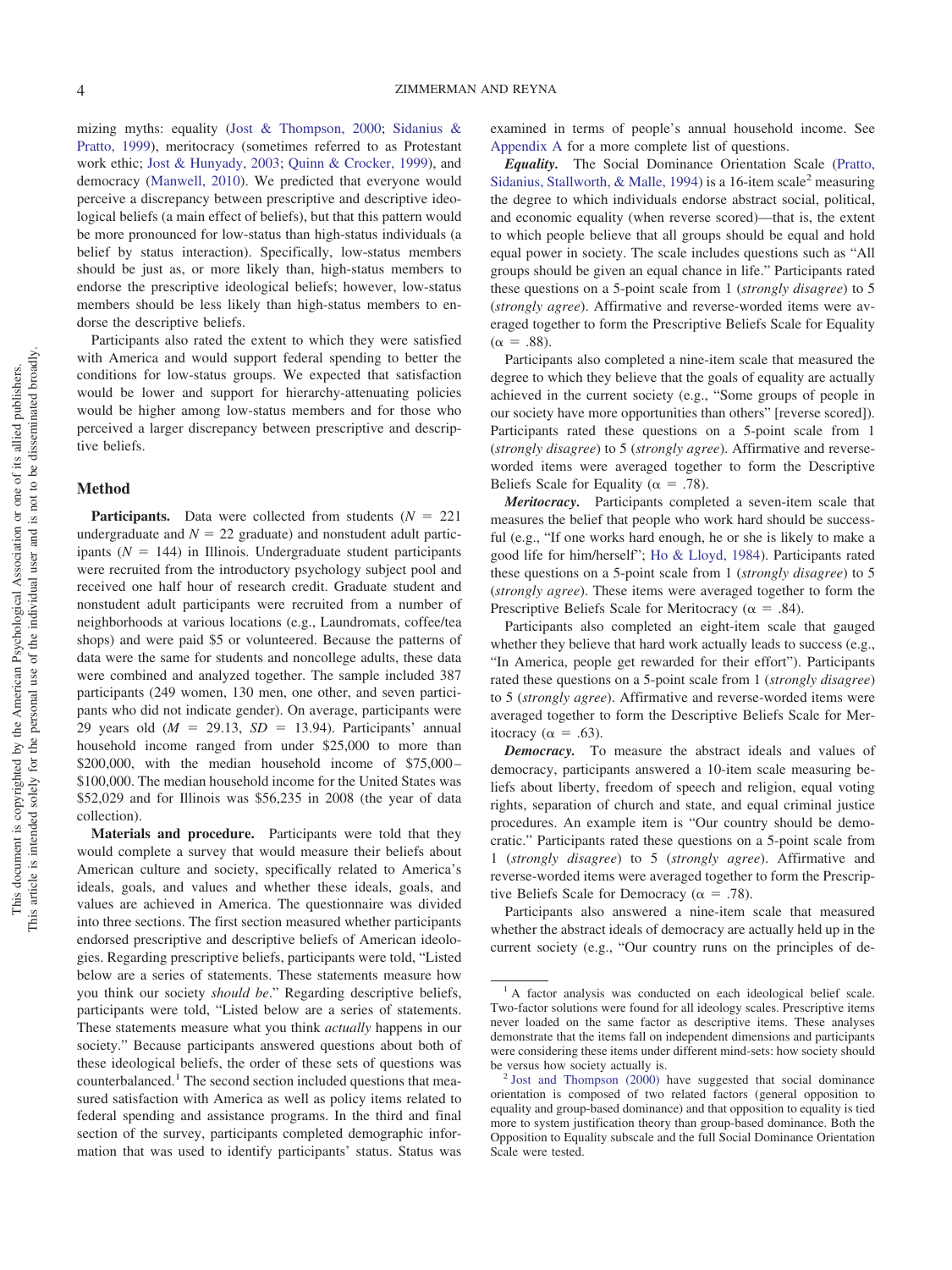mocracy"). Participants rated these questions on a 5-point scale from 1 (*strongly disagree*) to 5 (*strongly agree*). Affirmative and reverse-worded items were averaged together to form the Descriptive Beliefs Scale for Democracy ( $\alpha = .74$ ).

*Combined ideologies.* To measure prescriptive and descriptive ideological beliefs more generally, we created two scales of combined ideologies. The Prescriptive Combined Ideologies Scale is an average of the prescriptive beliefs of equality, meritocracy, and democracy ( $\alpha = .60$ ). The Descriptive Combined Ideologies Scale is an average of the descriptive beliefs of equality, meritocracy, and democracy ( $\alpha = .76$ ).

*Satisfaction with America.* Participants answered four items that measured their satisfaction with America: "I am satisfied with how America operates today," "The way America works today is fair," "The structure of American society needs to change" (reverse scored), and "I trust the government." Participants rated these questions on a 5-point scale from 1 (*strongly disagree*) to 5 (*strongly agree*). These four items were averaged to form a scale  $(\alpha = .78).$ 

*Support for hierarchy-attenuating policy.* Eleven items were adapted from the General Social Survey [\(Smith, Marsden, Hout, &](#page-17-25) [Kim, 2011\)](#page-17-25) related to federal spending and assistance programs for low-status groups (e.g., "The government should spend more money on pre-school or other early education programs in poor neighborhoods"). Participants rated these questions on a 5-point scale from 1 (*strongly disagree*) to 5 (*strongly agree*). These items were combined to form a reliable scale ( $\alpha = .83$ ).

*Status.* Status was determined by annual household income. Participants indicated their annual household income on a 10-point scale, ranging from *under \$25,000* to *more than \$200,000* (at increments of \$25,000). Annual household income was mean centered.

#### **Pilot Study Results**

We collected separate pilot data post hoc to verify that participants were paying attention to the instructions and responding to the prescriptive and descriptive ideological belief items in an appropriate mind-set. We collected data from 25 (17 women, eight men) undergraduate student participants. On average, participants were 23 years old ( $M = 23.40$ ,  $SD = 6.47$ ). They answered the same prescriptive and descriptive belief scales as the participants in Study 1. Unlike in Study 1 though, they answered the following question after each prescriptive and descriptive scale: "When answering questions in this section, to what extent did you answer in terms of your beliefs about the way the U.S. *should be*, your beliefs about the way the U.S. *actually is*, or a combination of these perspectives?" Participants rated this question on a scale from 1 (*completely in terms of my beliefs about the way the U.S. should be*) to 7 (*completely in terms of my beliefs about the way the U.S. actually is*). To determine whether participants were reading the instructions carefully and evaluating the items for the prescriptive and descriptive ideological beliefs in appropriate mind-sets, we conducted paired-samples *t* tests.

As intended, participants discriminated between prescriptive and descriptive mind-sets when answering these questions (see [Table 1,](#page-4-0) Study 1 pilot). Across all three ideologies, when answering questions about descriptive beliefs, participants indicated that they answered in terms of their beliefs about the way the United

#### <span id="page-4-0"></span>Table 1 *Manipulation Check (Studies 1–3)*

|                |      | Prescriptive |                 | Descriptive |      |            |  |  |
|----------------|------|--------------|-----------------|-------------|------|------------|--|--|
| <b>Belief</b>  | M    | SE           | $\dot{t}$       | M           | SE   | t          |  |  |
|                |      |              | Study 1 (pilot) |             |      |            |  |  |
| Equality       | 2.96 | 0.36         | $-2.90**$       | 5.80        | 0.30 | $6.00***$  |  |  |
| Meritocracy    | 3.76 | 0.38         | $-0.63$         | 5.68        | 0.24 | $6.91***$  |  |  |
| Democracy      | 2.60 | 0.28         | $-4.95***$      | 5.28        | 0.35 | $3.62***$  |  |  |
|                |      |              | Study 2         |             |      |            |  |  |
| Meritocracy    | 2.42 | 0.10         | $-15.33***$     | 5.21        | 0.11 | $10.74***$ |  |  |
| Democracy      | 2.09 | 0.10         | $-18.82***$     | 5.70        | 0.11 | 15.94***   |  |  |
| General system |      |              |                 |             |      |            |  |  |
| justification  | 1.98 | 0.10         | $-21.08***$     | 5.68        | 0.11 | $15.93***$ |  |  |
|                |      |              | Study 3         |             |      |            |  |  |
| Meritocracy    | 2.33 | 0.13         | $-12.98***$     | 5.52        | 0.13 | 11.99***   |  |  |
| Democracy      | 2.20 | 0.12         | $-15.28***$     | 5.64        | 0.14 | $12.17***$ |  |  |

*Note.* The *t* statistics represent one-sample tests comparing each mean with the midpoint of the scale. The results of paired-sample *t* tests are reported in text.

 $p < .01.$  \*\*\*  $p \le .001.$ 

States actually is more than when they answered questions about prescriptive beliefs: equality,  $t(24) = 6.21$ ,  $p < .001$ ; meritocracy,  $t(24) = 3.95$ ,  $p = .001$ ; democracy,  $t(24) = 5.33$ ,  $p < .001$ . Moreover, each of these means (except for the mean for prescriptive beliefs of meritocracy<sup>3</sup>) was found to be significantly different from the midpoint of the scale (all  $ps < .01$ ). According to the manipulation check questions, participants were paying attention to the instructions and were in appropriate mind-sets for the prescriptive and descriptive ideology questions.

# **Results and Discussion**

**Ideological beliefs.** To test the hypothesis that people hold prescriptive but not descriptive ideological beliefs (i.e., they perceive a discrepancy in their beliefs) and to test whether this discrepancy is moderated by status, we conducted regression analyses for each ideology. The predictor variable was status (income), and the criterion variable was a difference score between the prescriptive and descriptive beliefs so that higher numbers indicate more endorsement of prescriptive than descriptive beliefs. When a difference score is regressed on a predictor variable, a significant *y*-intercept indicates a main effect of the within-subject variable (beliefs), and a significant slope indicates an interaction between the within-subject (beliefs) and between-subject (status) variables (see [Judd, Kenny, & McClelland, 2001\)](#page-16-28). This analysis is akin to a mixed-model analysis of variance, but a mixed-model analysis of variance could not be employed because income was measured on a continuous scale. To further investigate any interaction patterns, we calculated the simple slopes at 1 standard deviation above and below the mean (see [Aiken & West, 1991\)](#page-16-29). See [Table 2,](#page-5-0) Study 1, for the estimated means and simple slopes and [Table 3,](#page-6-0) Study 1, for regression statistics.

<sup>3</sup> Although not significant, the mean was below the midpoint of the scale, suggesting a mind-set for how society should be.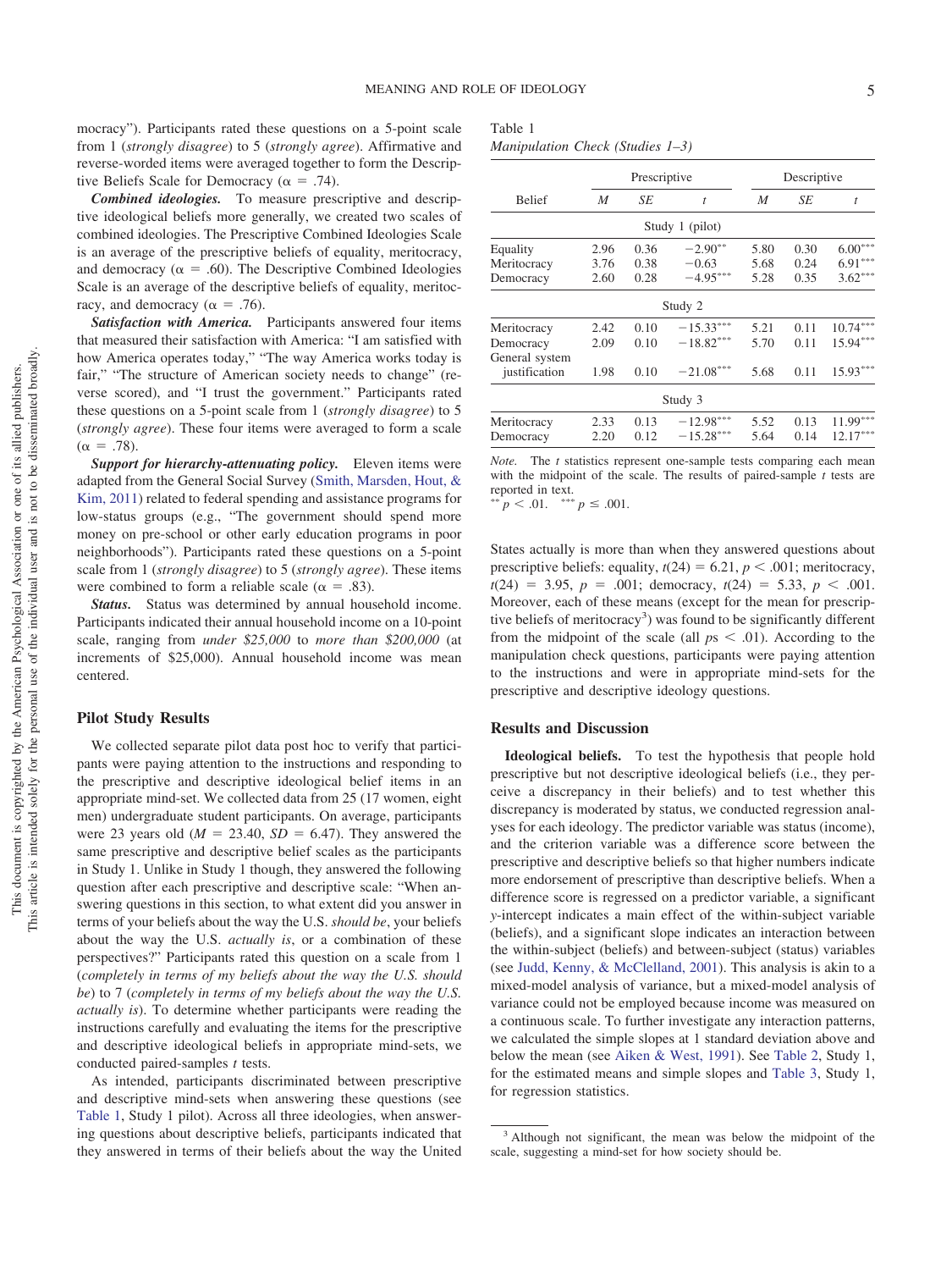<span id="page-5-0"></span>Table 2

*Estimated Means and Simple Slopes of Prescriptive–Descriptive Belief Discrepancies at 1 Standard Deviation Above and Below the Mean of Status (Studies 1–3)*

|         |             |      | Equality    |           |       |       |      | Meritocracy |      |       |       |      | Democracy                    |      |       |      |            | Combined ideologies |      |       |
|---------|-------------|------|-------------|-----------|-------|-------|------|-------------|------|-------|-------|------|------------------------------|------|-------|------|------------|---------------------|------|-------|
| Status  | Pres.       | Des. | b           | <b>SE</b> |       | Pres. | Des. | b           | SE   |       | Pres. | Des. | b                            | SE   |       |      | Pres. Des. | b                   | SE   |       |
| Study 1 |             |      |             |           |       |       |      |             |      |       |       |      |                              |      |       |      |            |                     |      |       |
| Low     | 4.12        |      | $2.35***$   | 0.08      | 28.22 | 4.07  | 2.40 | $1.68***$   | 0.07 | 25.42 | 4.21  | 2.42 | $1.79***$                    | 0.08 | 23.03 | 4.13 | 2.20       | $1.93***$           | 0.06 | 30.04 |
|         | High $3.78$ | 1.86 | $1.92***$   | 0.08      | 23.16 | 4.02  | 2.62 | $1.40***$   | 0.07 | 21.18 | 4.13  | 2.66 | $1.47***$                    | 0.08 | 19.05 | 3.98 | 2.37       | $1.60***$           | 0.06 | 25.04 |
|         |             |      | Meritocracy |           |       |       |      | Democracy   |      |       |       |      | General system justification |      |       |      |            | Combined ideologies |      |       |
| Study 2 |             |      |             |           |       |       |      |             |      |       |       |      |                              |      |       |      |            |                     |      |       |
| Low     | 5.17        | 4.01 | $1.16***$   | 0.09      | 13.55 | 5.78  | 3.33 | $2.46***$   | 0.14 | 18.15 | 5.71  | 3.33 | 2.37                         | 0.12 | 20.38 | 5.55 | 3.56       | $2.00***$           | 0.10 | 20.85 |
| High    | 5.25        | 4.30 | $0.95***$   | 0.09      | 11.13 | 5.77  | 3.46 | $2.31***$   | 0.14 | 17.06 | 5.82  | 3.66 | $2.15***$                    | 0.12 | 18.46 | 5.61 | 3.81       | $1.81***$           | 0.10 | 18.87 |
|         |             |      | Meritocracy |           |       |       |      | Democracy   |      |       |       |      |                              |      |       |      |            | Combined ideologies |      |       |
| Study 3 |             |      |             |           |       |       |      |             |      |       |       |      |                              |      |       |      |            |                     |      |       |
| Low     | 6.12        | 3.90 | $2.22***$   | 0.16      | 13.52 | 5.97  | 3.45 | $2.52***$   | 0.17 | 15.20 |       |      |                              |      |       | 6.04 | 3.67       | $2.37***$           | 0.15 | 15.84 |
| High    | 6.06        | 4.17 | $1.89***$   | 0.16      | 11.53 | 5.83  | 3.88 | $1.95***$   | 0.17 | 11.75 |       |      |                              |      |       | 5.95 | 4.03       | $1.92***$           | 0.15 | 12.84 |

*Note.* Estimated means for low- and high-status people are presented under prescriptive (pres.) and descriptive (des.) beliefs. The *b* values represent the prescriptive– descriptive belief difference score at 1 standard deviation above and below the mean of status. The *t* values represent the significance of the different scores. Ideological beliefs in Study 1 were measured on a 5-point scale, whereas ideological beliefs in Studies 2 and 3 were measured on a 7-point scale.

 $p < .001$ .

*Equality.* First, we determined whether there was a discrepancy in participants' equality beliefs and whether this discrepancy would be moderated by status. As predicted, there was a significant main effect of beliefs. Participants endorsed prescriptive beliefs ( $M = 3.95$ ,  $SE = 0.04$ ) more strongly than descriptive beliefs of equality ( $M = 1.82$ ,  $SE = 0.03$ ), suggesting that participants of all statuses perceived a discrepancy in their equality beliefs. We also found an interaction between equality beliefs and income. As predicted, participants of low income perceived a greater discrepancy between prescriptive and descriptive equality beliefs than participants of high income. Participants of lower income endorsed the prescriptive equality beliefs more than participants of higher income; however, contrary to predictions, participants of higher and lower income were just as likely to disagree with the descriptive equality beliefs: Both groups disagreed with the idea that the United States is egalitarian (the means are well below the midpoint of the scale). $4$  What is clear from this finding is that neither high- nor low-income participants were legitimizing the inequality of the current system.

*Meritocracy.* Next, we determined whether there was a discrepancy in participants' meritocracy beliefs and if this discrepancy would be moderated by status. We found the predicted main effect of beliefs. Participants endorsed prescriptive beliefs (*M* 4.05,  $SE = 0.04$ ) more strongly than descriptive beliefs of meritocracy  $(M = 2.50, SE = 0.03)$ , replicating the discrepancy in beliefs. We also found an interaction between beliefs and income. As predicted, low-income participants perceived a greater discrepancy between prescriptive and descriptive meritocracy beliefs than high-income participants. Like with equality, these results reveal a disconnection between the prescriptive and descriptive beliefs of ideology. The interaction was consistent with predictions. Participants of higher and lower income were just as likely to endorse the prescriptive meritocracy beliefs. However, participants of higher income were more likely to agree with the descriptive

meritocracy beliefs compared to participants of lower income. Participants supported the ideals of meritocracy much more than they believed that these goals are achieved in society, but participants high in income were more likely to believe that the current system is meritocratic. Lower income individuals, in contrast, were more likely than higher income individuals to see that the relationship between hard work and success is not always achieved, even though the ideals of meritocracy were still valued by this group.

*Democracy.* We determined whether there was a discrepancy in participants' democracy beliefs and whether this discrepancy would be moderated by status. We found the predicted main effect of beliefs. Participants endorsed prescriptive beliefs  $(M = 4.16,$  $SE = 0.03$ ) more strongly than descriptive beliefs of democracy  $(M = 2.54, SE = 0.03)$ , suggesting that participants of all statuses perceived a discrepancy in their democracy beliefs. We also found an interaction between beliefs and income in line with predictions. Low-income participants perceived a greater discrepancy than high-income participants. Specifically, participants of higher and lower income were just as likely to agree with the prescriptive beliefs of democracy; however, participants of higher income were more likely to agree with the descriptive democracy beliefs compared to participants of lower income. This result is consistent with the meritocracy finding discussed above.

*Combined ideologies.* Finally, we determined whether there was a discrepancy in participants' combined ideologies and whether this discrepancy would be moderated by status. We found the predicted main effect of beliefs. Participants endorsed the combined prescriptive beliefs ( $M = 4.05$ ,  $SE = 0.03$ ) significantly

<sup>4</sup> These analyses were tested with the full Social Dominance Orientation Scale. When these analyses were rerun with the Opposition to Equality subscale only, we replicated the main effect and interaction patterns.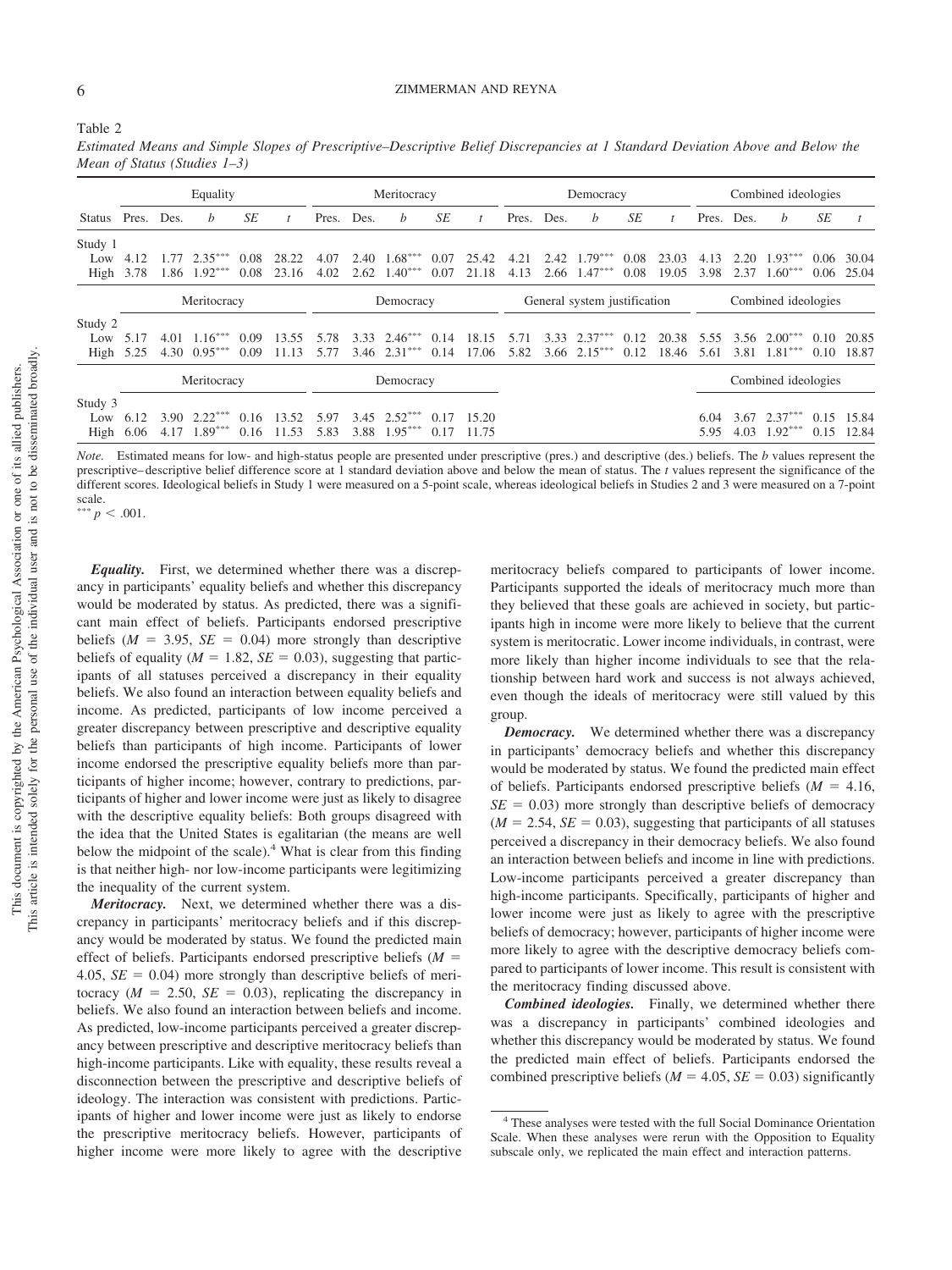|                              | <b>Beliefs</b> |      |            | Beliefs $\times$ Status |           |                   | Prescriptive simple slopes |           |            | Descriptive simple<br>slopes |           |           |
|------------------------------|----------------|------|------------|-------------------------|-----------|-------------------|----------------------------|-----------|------------|------------------------------|-----------|-----------|
| <b>Belief</b>                | b              | SE   |            | b                       | <b>SE</b> |                   | b                          | <b>SE</b> | t          | b                            | <b>SE</b> |           |
|                              |                |      |            |                         | Study 1   |                   |                            |           |            |                              |           |           |
| Equality                     | 2.14           | 0.06 | $36.39***$ | $-0.09$                 | 0.02      | $-3.69**$         | $-0.07$                    | 0.01      | $-4.89***$ | 0.02                         | 0.01      | 1.40      |
| Meritocracy                  | 1.54           | 0.05 | $33.04***$ | $-0.06$                 | 0.02      | $-2.98*$          | $-0.01$                    | 0.02      | $-0.70$    | 0.04                         | 0.01      | $3.82***$ |
| Democracy                    | 1.63           | 0.06 | 29.78***   | $-0.06$                 | 0.02      | $-2.89**$         | $-0.02$                    | 0.01      | $-1.22$    | 0.05                         | 0.01      | $3.65***$ |
| Combined ideologies          | 1.77           | 0.05 | 38.99***   | $-0.07$                 | 0.02      | $-3.59***$        | $-0.03$                    | 0.01      | $-2.76$ ** | 0.04                         | 0.01      | $3.45***$ |
|                              |                |      |            |                         | Study 2   |                   |                            |           |            |                              |           |           |
| Meritocracy                  | 1.05           | 0.06 | $17.47***$ | $-0.05$                 | 0.03      | $-1.73^{\dagger}$ | 0.01                       | 0.02      | 0.64       | 0.07                         | 0.02      | $2.80**$  |
| Democracy                    | 2.38           | 0.10 | $24.91***$ | $-0.03$                 | 0.04      | $-0.79$           | $-0.00$                    | 0.03      | $-0.12$    | 0.03                         | 0.03      | 1.02      |
| General system justification | 2.26           | 0.08 | $27.45***$ | $-0.05$                 | 0.04      | $-1.35$           | 0.03                       | 0.02      | 1.06       | 0.08                         | 0.03      | $2.33*$   |
| Combined ideologies          | 1.90           | 0.07 | $28.10***$ | $-0.04$                 | 0.03      | $-1.42$           | 0.01                       | 0.02      | 0.68       | 0.06                         | 0.02      | $2.43*$   |
|                              |                |      |            |                         | Study 3   |                   |                            |           |            |                              |           |           |
| Meritocracy                  | 2.05           | 0.12 | $17.74***$ | $-0.08$                 | 0.06      | $-1.40$           | $-0.01$                    | 0.03      | $-0.34$    | 0.07                         | 0.05      | 1.34      |
| Democracy                    | 2.24           | 0.12 | $19.08***$ | $-0.14$                 | 0.06      | $-2.43*$          | $-0.03$                    | 0.03      | $-1.01$    | 0.11                         | 0.04      | $2.79***$ |
| Combined ideologies          | 2.15           | 0.11 | $20.30***$ | 0.11                    | 0.05      | $-2.12*$          | $-0.02$                    | 0.03      | $-0.78$    | 0.09                         | 0.04      | $2.26*$   |

<span id="page-6-0"></span>Table 3 *Prescriptive–Descriptive Belief Discrepancy Main Effects, Interactions, and Simple Slopes (Studies 1–3)*

*Note.* Beliefs represent the prescriptive–descriptive belief difference scores (main effect). The Beliefs × Status interaction represents the interaction effect between the prescriptive– descriptive belief difference score and status. The prescriptive simple slopes represent the extent to which status predicts the endorsement of prescriptive beliefs. The descriptive simple slopes represent the extent to which status predicts the endorsement of descriptive beliefs.  $\frac{p}{p}$  < .00.  $\frac{p}{p}$  / .001.  $\frac{p}{p}$  / .001.

more than combined descriptive beliefs  $(M = 2.29, SE = 0.03)$ . We also found a significant interaction between beliefs and income. Participants of low income perceived a greater discrepancy between the combined prescriptive and descriptive beliefs than participants of high income. More specifically, participants of higher income were significantly less likely to agree with the combined prescriptive beliefs than participants of lower income; however, participants of higher income were significantly more likely to agree with the combined descriptive beliefs than participants of lower income (although the means are below the midpoint of the scale).

**Satisfaction with America.** Next, we examined how status and the perceived discrepancy between prescriptive and descriptive beliefs relates to satisfaction with the system—an established measure of legitimacy (see [Tyler, 1990;](#page-18-6) [Tyler & Huo, 2002;](#page-18-7) [Tyler](#page-18-8) [& Wakslak, 2004\)](#page-18-8). Consistent with predictions, a regression analysis revealed that participants of higher income were more satisfied with America than participants of lower income (see [Table 4,](#page-7-0) Study 1). We also found that a greater perceived discrepancy between prescriptive and descriptive beliefs (using a difference score) predicted less satisfaction with America (see [Table 4,](#page-7-0) Study 1). This finding suggests that system legitimization is contingent upon the congruency between prescriptive and descriptive beliefs. Perceiving that a system does not work as it should leads to disappointment and dissatisfaction among those within a system. This pattern sheds some light on how it is that participants can hold positive prescriptive beliefs of a system and simultaneously express dissatisfaction with the way that they perceive it as actually functioning. These effects were not moderated by status.

**Support for hierarchy-attenuating policy.** Finally, we explored whether support for policies designed to alter the system (especially as it pertains to low-status groups) might be differentially determined by status and ideological beliefs. As predicted, we found that participants of higher income were less supportive of hierarchy-attenuating policy than participants of lower income (see [Table 4,](#page-7-0) Study 1). We also found that perceiving a greater discrepancy between prescriptive and descriptive beliefs (using a difference score) predicted more support for hierarchy-attenuating policies (see [Table 4,](#page-7-0) Study 1). This finding indicates that participants are more supportive of system-changing policies, which would help equalize conditions, when they perceive a greater discrepancy between society's ideals and its actual outcomes. Status did not moderate these effects except in one case noted in [Table 4.](#page-7-0)

#### **Summary**

When looking at how participants endorse American ideologies in terms of the ideals that they promise (prescriptive beliefs), we found that individuals of lower status are just as likely as, if not more likely than, individuals of higher status to value these beliefs. However, when looking at whether participants believe that abstract American ideologies are being achieved in reality (descriptive beliefs), we found that people's faith in the system begins to falter. Across both high- and low-status groups, but particularly among the low status, people believed that the ideals or aims of these ideologies were not being achieved. These findings demonstrate that it is not enough simply to ask people what ideologies or values they cherish as evidence that one is legitimizing a system. These data suggest that people may endorse the abstract goals of a system, but that people (especially those of lower status) delegitimize the system they perceive as failing to deliver on its promises.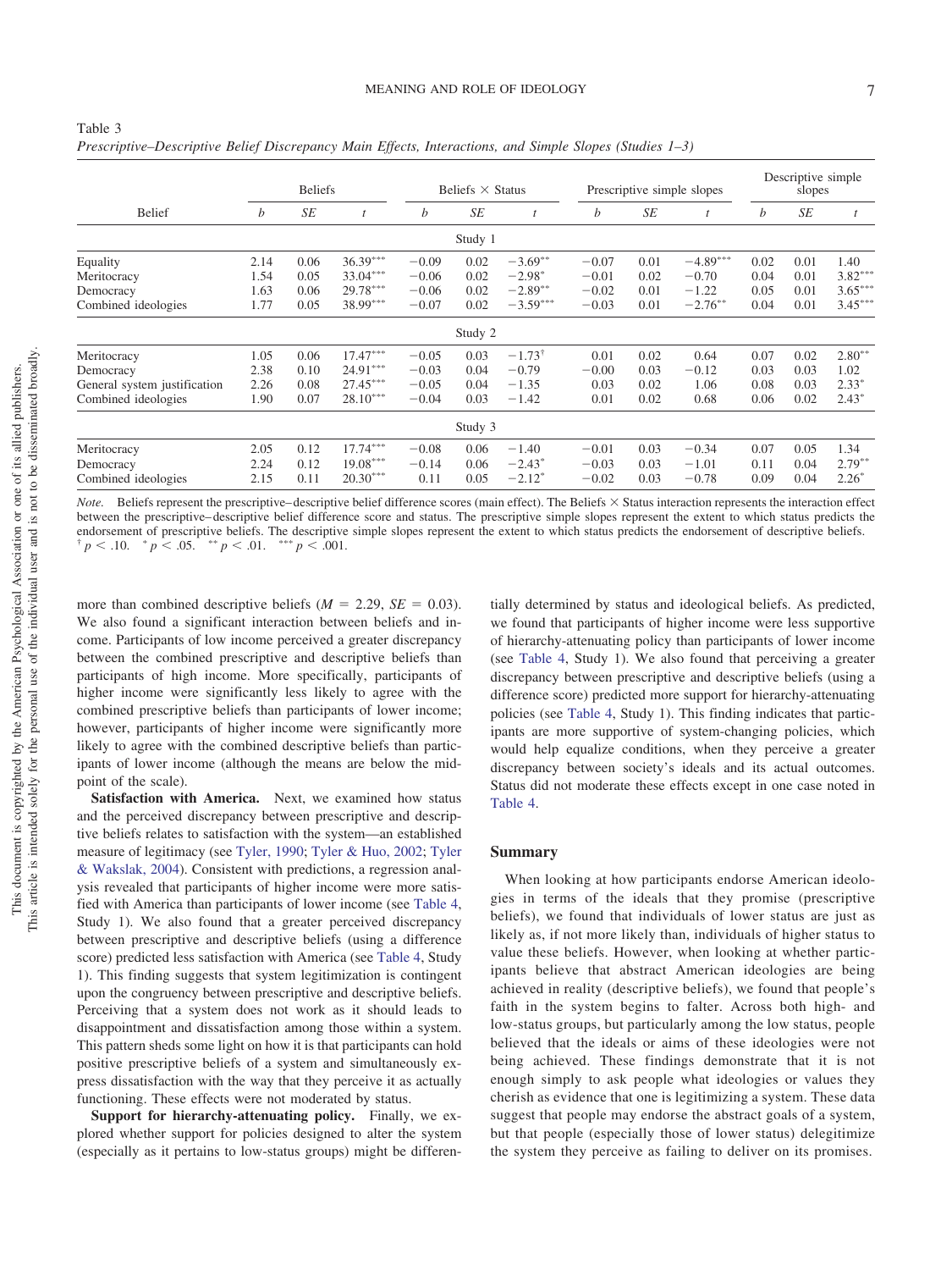# 8 ZIMMERMAN AND REYNA

<span id="page-7-0"></span>

|--|--|

|                                                                  |          | Satisfaction                 |           | Hierarchy attenuating           | Hierarchy enhancing |                              |  |
|------------------------------------------------------------------|----------|------------------------------|-----------|---------------------------------|---------------------|------------------------------|--|
| Variable                                                         | Model 1  | Model 2                      | Model 1   | Model 2                         | Model 1             | Model 2                      |  |
|                                                                  |          | Study 1                      |           |                                 |                     |                              |  |
| Income<br>Equality discrepancy                                   | $.18***$ | $.10*$<br>$-.38***$          | $-.23***$ | $-.13***$<br>$.55***$           |                     |                              |  |
| Income<br>Meritocracy discrepancy                                | $.19***$ | $.15***$<br>$-.26***$        | $-.23***$ | $-.16***$<br>$.41***$           |                     |                              |  |
| Income<br>Democracy discrepancy                                  | $.18***$ | $.09*$<br>$-.55***$          | $-.23***$ | $-.16***$<br>$.46***$           |                     |                              |  |
| Income<br>Combined ideologies discrepancy                        | $.18***$ | $.09^{\dagger}$<br>$-.48***$ | $-.23***$ | $-.12***$<br>$.57***$           |                     |                              |  |
|                                                                  |          | Study 2                      |           |                                 |                     |                              |  |
| Socioeconomic status<br>Meritocracy discrepancy                  | $.15*$   | .10<br>$-.40***$             | $-.14*$   | $-.11$<br>$.24***$              | $.16*$              | $.11^{\dagger}$<br>$-.36***$ |  |
| Socioeconomic status<br>Democracy discrepancy                    | $.15*$   | $.12*$<br>$-.49***$          | $-.14*$   | $-.11^{\dagger}$<br>$.44***$    | $.16*$              | $.13*$<br>$-.45***$          |  |
| Socioeconomic status<br>General system justification discrepancy | $.15*$   | $.10^{\dagger}$<br>$-.54***$ | $-.14*$   | $-.10$<br>$.43***$              | $.16*$              | $.12^{\dagger}$<br>$-.36***$ |  |
| Socioeconomic status<br>Combined ideologies discrepancy          | $.15*$   | .09<br>$-.57***$             | $-.14*$   | $-.09$<br>$.45***$              | $.16*$              | $.11^{\dagger}$<br>$-.47***$ |  |
|                                                                  |          | Study 3                      |           |                                 |                     |                              |  |
| Socioeconomic status<br>Meritocracy discrepancy                  | $.30**$  | $.26***$<br>$-.41***$        | $-.17*$   | $-.14$ <sup>†</sup><br>$.28***$ | $.22***$            | $.16*$<br>$-.50***$          |  |
| Socioeconomic status<br>Democracy discrepancy                    | $.30***$ | $.21***$<br>$-.54***$        | $-.17*$   | $-.12$<br>$.24***$              | $.22***$            | $.12^{\dagger}$<br>$-.54***$ |  |
| Socioeconomic status<br>Combined ideologies discrepancy          | $.30***$ | $.22***$<br>$-.53***$        | $-.17*$   | $-.12$<br>$.29***$              | $.22***$            | $.12*$<br>$-.57***$          |  |

| Hierarchical Regression Analyses With Status and Prescriptive–Descriptive Belief Discrepancies Predicting Satisfaction and Support |  |  |  |  |
|------------------------------------------------------------------------------------------------------------------------------------|--|--|--|--|
| for Hierarchy-Attenuating and Hierarchy-Enhancing Policies (Studies 1–3)                                                           |  |  |  |  |

*Note.* Numbers represent standardized regression coefficients (beta). Status, belief discrepancies, and the interaction between status and belief discrepancies were added as separate steps in hierarchical regression. All interactions were nonsignificant (except for the interaction between meritocracy discrepancy and income predicting hierarchy-attenuating policy in Study 1) and therefore excluded from the table.  $\frac{p}{p}$  < .10.  $\frac{p}{p}$  < .05.  $\frac{p}{p}$  < .01.  $\frac{p}{p}$  ≤ .001.

This is especially evident when looking at people's satisfaction with America and whether they support federal spending to alter the system via policies that attenuate extant hierarchies. Results showed that the perceived discrepancy between prescriptive and descriptive beliefs predicted people's dissatisfaction with the system and support for hierarchy-attenuating policies, pointing to the importance of examining these two beliefs in tandem.

What was not examined in Study 1 was *why* people endorse prescriptive beliefs of equality, meritocracy, and democracy even when they recognize that the American system is not working as it should (i.e., the descriptive beliefs). The earlier interaction patterns between status and meritocracy and status and democracy suggest that high- and low-status members may endorse prescriptive ideologies for different reasons. Because high-status members were more likely than low-status members to believe that the aims of meritocracy and democracy are actually achieved in society, endorsement of these prescriptive beliefs may signal genuine system justification. The discrepancy between low-status members' endorsement of the prescriptive beliefs and their dissatisfaction with the system suggests a different function of prescriptive beliefs—to hold the system to a higher standard. Study 2 will test this notion

more directly by assessing people's motivations for endorsing prescriptive beliefs of a system.

Another aim of Study 2 was to test our predictions with cleaner measures of prescriptive versus descriptive beliefs. In Study 1, participants were instructed to evaluate the ideology statements in terms of ideal arrangements versus actual outcomes of the system. However, the wording of the prescriptive belief items was not matched to the descriptive belief items, introducing another potential source of variance in the manipulation. In Study 2, we sought to rectify this problem by using prescriptive and descriptive beliefs for all three ideologies that are perfectly matched in wording, such that the wording of each of the prescriptive items has a one-to-one correspondence with each of the descriptive items (except for the manipulation of whether or not the phrase represented an ideal or an actual arrangement). We also included the same manipulation check as the pilot study to ensure that participants were aware of the two kinds of measured beliefs (i.e., prescriptive and descriptive) and answered these questions in an appropriate mind-set. Finally, Study 2 tests people's support for hierarchy-enhancing, as well as hierarchy-attenuating (Study 1), policies.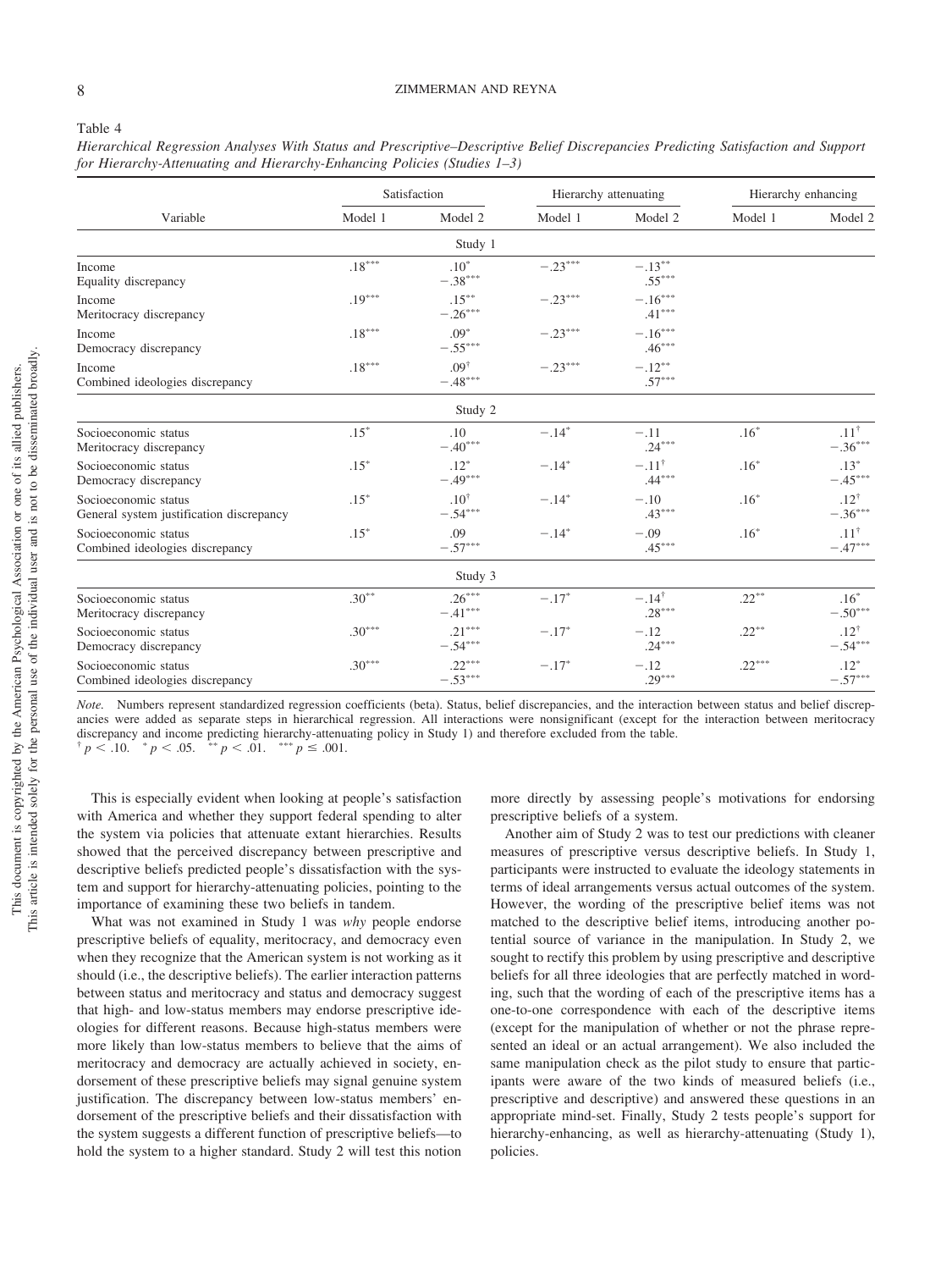# **Study 2**

In Study 2, participants rated the extent to which they endorsed the prescriptive and descriptive beliefs of meritocracy, democracy, and general system justification, beliefs that are often used in work on legitimizing ideologies. Our main effect and interaction effect predictions were the same as in Study 1.

More importantly, we wanted to measure the motivation for endorsing the prescriptive beliefs of these ideologies despite the fact that people (especially of low status) perceive that these ideals are not being achieved. Because Study 1 demonstrated that highstatus members were more likely than low-status members to endorse the descriptive beliefs of meritocracy and democracy, they might be motivated to endorse the prescriptive beliefs as a means to legitimize the actual system. However, we predicted that lowstatus members would be motivated to endorse the prescriptive beliefs to motivate the greater attainment of these ideals in society.

## **Method**

Participants. We recruited 225 undergraduate psychology students at a university in Illinois. Participants received one half hour of research credit in their Introduction to Psychology course. We excluded eight participants because they spent too little time (less than 5 min) taking the online survey, suggesting that they were not paying close enough attention to the survey.<sup>5</sup> Therefore, the total number of participants used in the analyses was 217 (157 women, 60 men). On average, participants were 20 years old (*M* 19.97, *SD* = 2.52). Participants' socioeconomic status (SES) ranged from below poverty line to higher upper class. On average, participants were lower middle class, which is similar to the average SES in the United States and Illinois in 2011 based on census data (data were collected in early 2012).

**Materials and procedure.** Participants were told that they would complete an online survey that would measure their beliefs about American culture and society, specifically related to America's ideals, goals, and values and whether these ideals, goals, and values are achieved in America. The questionnaire was divided into three sections. The first section measured whether participants endorsed the prescriptive and descriptive beliefs of American ideologies. Regarding prescriptive beliefs, participants were told, "Listed below are a series of statements. Please rate these statements based on how you think our society *SHOULD BE*." Then participants answered a number of follow-up questions that measured their motivation for endorsing these prescriptive ideologies. Regarding descriptive beliefs, participants were told, "Listed below are a series of statements. Please rate these statements based on how you think our society *ACTUALLY IS*." Because participants answered questions about both of these ideological beliefs, the order of these two sections was counterbalanced (see below for the questions that were included in the prescriptive and descriptive sections).<sup>6</sup> The second section included questions that measured satisfaction with America, as well as hierarchy-enhancing and -attenuating federal policy items. In the third and final section of the survey, participants completed demographic information that was used to identify participants' status. Status was based on participants' perceived SES. See Appendix B for a more complete list of questions.

*Manipulation check.* To verify that participants were paying attention to the instructions and responding to the prescriptive and descriptive ideological belief items in an appropriate mind-set, we asked them to answer the same manipulation check question after each prescriptive and descriptive scale as listed in the pilot study.

*Meritocracy.* To measure the prescriptive beliefs of meritocracy, we asked participants to complete a revised version of the 15-item Preference for the Merit Principle Scale [\(Davey, Bobocel,](#page-16-30) [Son Hing, & Zanna, 1999;](#page-16-30) see also [Son Hing et al., 2011\)](#page-17-18). The scale measures the extent to which one believes that everyone ought to have equal opportunities in life and that ability and merit ought to be rewarded in life ( $\alpha = .76$ ). Affirmative and reverseworded items were averaged together to form the scale (e.g., "Success *ought* to be possible for anyone who works hard enough"). Participants rated these questions on a scale from 1 (*strongly disagree*) to 7 (*strongly agree*).

We also asked participants to answer the 15-item Perceptions That Meritocracy Exists Scale (adapted from the Preference for the Merit Principle Scale created by [Davey et al., 1999;](#page-16-30) see also [Son](#page-17-18) [Hing et al., 2011\)](#page-17-18) to gauge their descriptive beliefs of meritocracy. The scale measures the extent to which people perceive society as fulfilling the merit principle ( $\alpha = .80$ ). That is, the extent to which one believes that people do have equal opportunities in life and that ability and merit are actually rewarded in life. Affirmative and reverse-worded items were averaged together to form the scale (e.g., "Success *is* possible for anyone who works hard enough."). Participants rated these questions on a scale from 1 (*strongly disagree*) to 7 (*strongly agree*).

*Democracy.* To measure the prescriptive beliefs of democracy, we created an eight-item scale measuring beliefs about liberty, freedom of speech and religion, equal voting rights, separation of church and state, and equal criminal justice procedures. Affirmative and reverse-worded items were averaged together to form the scale ( $\alpha = .77$ ). The scale includes items such as "Our country *should* be democratic." Participants also answered an eight-item scale that measured whether the abstract ideals of democracy are actually held up in the current society. Affirmative and reverse-worded items were averaged together to form the Descriptive Beliefs for Democracy Scale ( $\alpha = .80$ ). An example item is "Our country *is* democratic." Participants rated these questions on a scale from 1 (*strongly disagree*) to 7 (*strongly agree*).

*General system justification.* To measure the prescriptive beliefs of general system justification, we asked participants to answer a modified version of the eight-item General (or Diffuse) System Justification Scale [\(Kay & Jost, 2003,](#page-17-26)  $\alpha = .76$ ). This scale measures the extent to which the American system in general is set up as it should be. The scale includes items such as "Most policies *should* serve the greater good." Participants also answered an adapted eight-item scale that measured the descriptive beliefs of general system justification [\(Kay & Jost, 2003,](#page-17-26)  $\alpha = .86$ ). An example item is "Most policies *do* serve the greater good." Par-

<sup>&</sup>lt;sup>5</sup> It is not possible to complete the survey in less than 5 min.

<sup>&</sup>lt;sup>6</sup> A factor analysis was conducted on each ideological belief scale. Sometimes affirmative and reverse-worded items formed separate factors. Regardless of the number of factors (two or three), prescriptive items never loaded on the same factor as descriptive items. These analyses demonstrate that the items fall on independent dimensions and participants were considering these items under different mind-sets: how society should be versus how society actually is.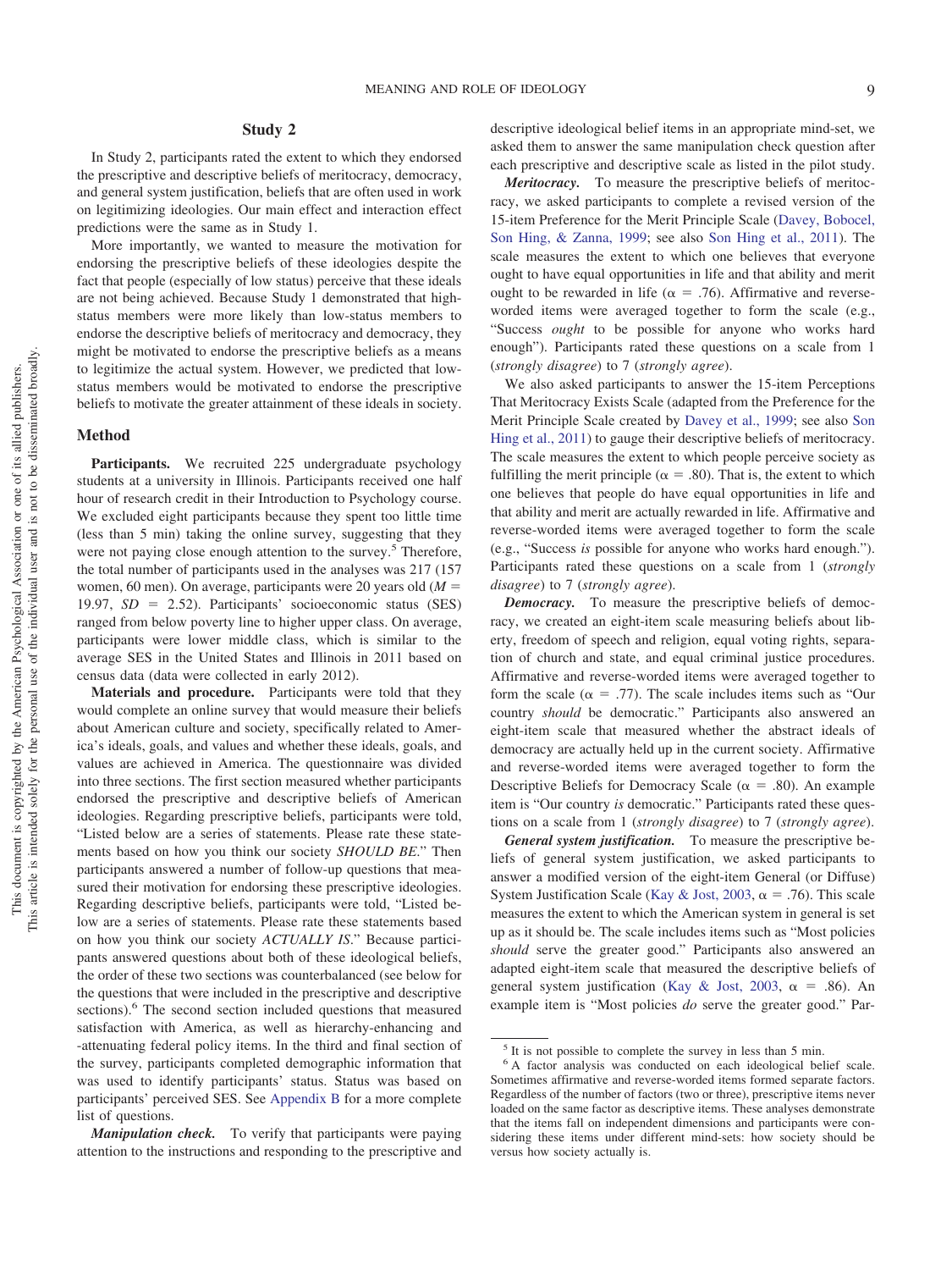ticipants rated these questions on a scale from 1 (*strongly disagree*) to 7 (*strongly agree*).

*Combined ideologies.* To measure prescriptive and descriptive ideological beliefs more generally, we created two scales of combined ideologies. The Prescriptive Combined Ideologies Scale is an average of the prescriptive beliefs of meritocracy, democracy, and general system justification ( $\alpha = .80$ ). The Descriptive Combined Ideologies Scale is an average of the descriptive beliefs of meritocracy, democracy, and general system justification ( $\alpha = .75$ ).

*Motivation to endorse prescriptive beliefs.* In this section, we measured participants' explicit reasons for upholding prescriptive beliefs. Participants answered six questions about why they support each belief. These items were averaged into one of two scales that represent two motivations: promote an ideal system and legitimize the actual system. The following three items were averaged to create the Promote an Ideal System Scale: "I support this belief because I hope one day it will become a reality for all Americans," "I support this belief in order to push the system to become fairer," and "I support this belief because it describes the way the system *should* operate" (meritocracy,  $\alpha = .81$ ; democracy,  $\alpha = .93$ ; and general system justification,  $\alpha = .78$ ). The remaining three items were averaged to create the Legitimize an Actual System Scale: "I support this belief because it explains why the system is working," "I support this belief in order to perpetuate the existing system in America," and "I support this belief because it describes the way the system *actually does* operate" (meritocracy,  $\alpha$  = .75; democracy,  $\alpha$  = .82; and general system justification,  $\alpha$  = .78). These items were measured on a scale from 1 (*strongly disagree*) to 7 (*strongly agree*).

*Satisfaction with America.* Participants answered four items that measured their satisfaction with America: "I am satisfied with how America operates today," "The way America works today is fair," "The structure of American society needs to change" (reverse scored), and "I trust the government" ( $\alpha = .82$ ). Participants rated these questions on a scale from 1 (*strongly disagree*) to 7 (*strongly agree*).

*Support for federal policy.* Four items measured participants' support for hierarchy-enhancing policies (i.e., policies intended to maintain and perpetuate inequality) and four items measured their support for hierarchy-attenuating policies (i.e., policies intended to redistribute resources and reduce inequality). The Hierarchy-Enhancing Policy Scale included the following items: "The government should increase military spending," "The government should give tax breaks to large corporations," "The government should dismantle affirmative action," and "The government should cut spending on social programs for the poor" ( $\alpha = .59$ ). The Hierarchy-Attenuating Policy Scale included the following items: "The government should increase support for people who are unemployed," "The government should spend more money on pre-school or other early education programs in poor neighborhoods," "The government should make wealthy people pay higher taxes," and "The government should create a free universal health care system" ( $\alpha$  = .76). Participants rated questions on a scale from 1 (*strongly disagree*) to 7 (*strongly agree*).

*Status.* Status was determined by perceived SES (see [Adler,](#page-15-0) [Epel, Castellazzo, & Ickovics, 2000;](#page-15-0) [Jost et al., 2003\)](#page-16-9). Participants indicated their SES on a 10-point scale, ranging from *below poverty line* to *higher upper class*. SES was mean centered.

# **Results and Discussion**

**Manipulation check.** To determine whether participants were reading the instructions carefully and evaluating the items for the prescriptive and descriptive ideological beliefs in an appropriate mind-set, we conducted paired-samples *t* tests (see [Table 1,](#page-4-0) Study 2). Across all three ideologies, when answering questions about descriptive beliefs, participants indicated that they answered in terms of their beliefs about the way the United States actually is more than when they answered questions about prescriptive beliefs: meritocracy,  $t(214) = 15.71$ ,  $p < .001$ ; democracy,  $t(215) =$ 20.83,  $p < .001$ ; general system justification,  $t(215) = 22.18$ ,  $p <$ .001. Moreover, each of these means was found to be significantly different from the midpoint of the scale (all  $ps < .001$ ). According to the manipulation check questions, participants were paying attention to the instructions and were in appropriate mind-sets for the prescriptive and descriptive ideology questions.

**Ideological beliefs.** To test whether participants perceived a discrepancy in their prescriptive and descriptive ideological beliefs and whether this discrepancy is moderated by status, we conducted regression analyses for each ideology. The predictor variable was status (SES), and the criterion variable was a difference score between the prescriptive and descriptive beliefs so that higher numbers indicate more endorsement of prescriptive than descriptive beliefs. An explanation of these analyses can be found in Study 1 (see also [Judd et al., 2001\)](#page-16-28). To illustrate interaction patterns, we calculated the simple slopes at 1 standard deviation above and below the mean (see [Aiken & West, 1991\)](#page-16-29). See [Table](#page-5-0) [2,](#page-5-0) Study 2, for the estimated means and simple slopes and [Table 3,](#page-6-0) Study 2, for regression statistics.

*Meritocracy.* We determined whether there was a discrepancy in participants' meritocracy beliefs and whether this discrepancy would be moderated by status. We found the predicted main effect of beliefs. Participants endorsed prescriptive beliefs  $(M = 5.21,$  $SE = 0.04$ ) significantly more than descriptive beliefs of meritocracy  $(M = 4.16, SE = 0.05)$ , suggesting that participants of all statuses perceived a discrepancy in their meritocracy beliefs. We also found a marginally significant interaction between beliefs and SES. As predicted, participants of low SES perceived a greater discrepancy between prescriptive and descriptive meritocracy beliefs than participants of high SES. More specifically, participants of higher SES were just as likely to agree with the prescriptive beliefs as participants of lower SES; however, participants of higher SES were significantly more likely to agree with the descriptive beliefs than participants of lower SES.

*Democracy.* Next, we determined whether there was a discrepancy in participants' democracy beliefs and whether this discrepancy would be moderated by status. We found the predicted main effect of beliefs. Participants endorsed prescriptive beliefs  $(M = 5.78, SE = 0.06)$  significantly more than descriptive beliefs of democracy ( $M = 3.40$ ,  $SE = 0.07$ ), suggesting that participants of all statuses perceived a discrepancy in their democracy beliefs. However, there was no significant interaction between beliefs and SES (although the trend was in the predicted direction). Everyone, regardless of status, perceived the American system as falling short of its democratic ideals.

*General system justification.* We determined whether there was a discrepancy in participants' general system justification beliefs and whether this discrepancy would be moderated by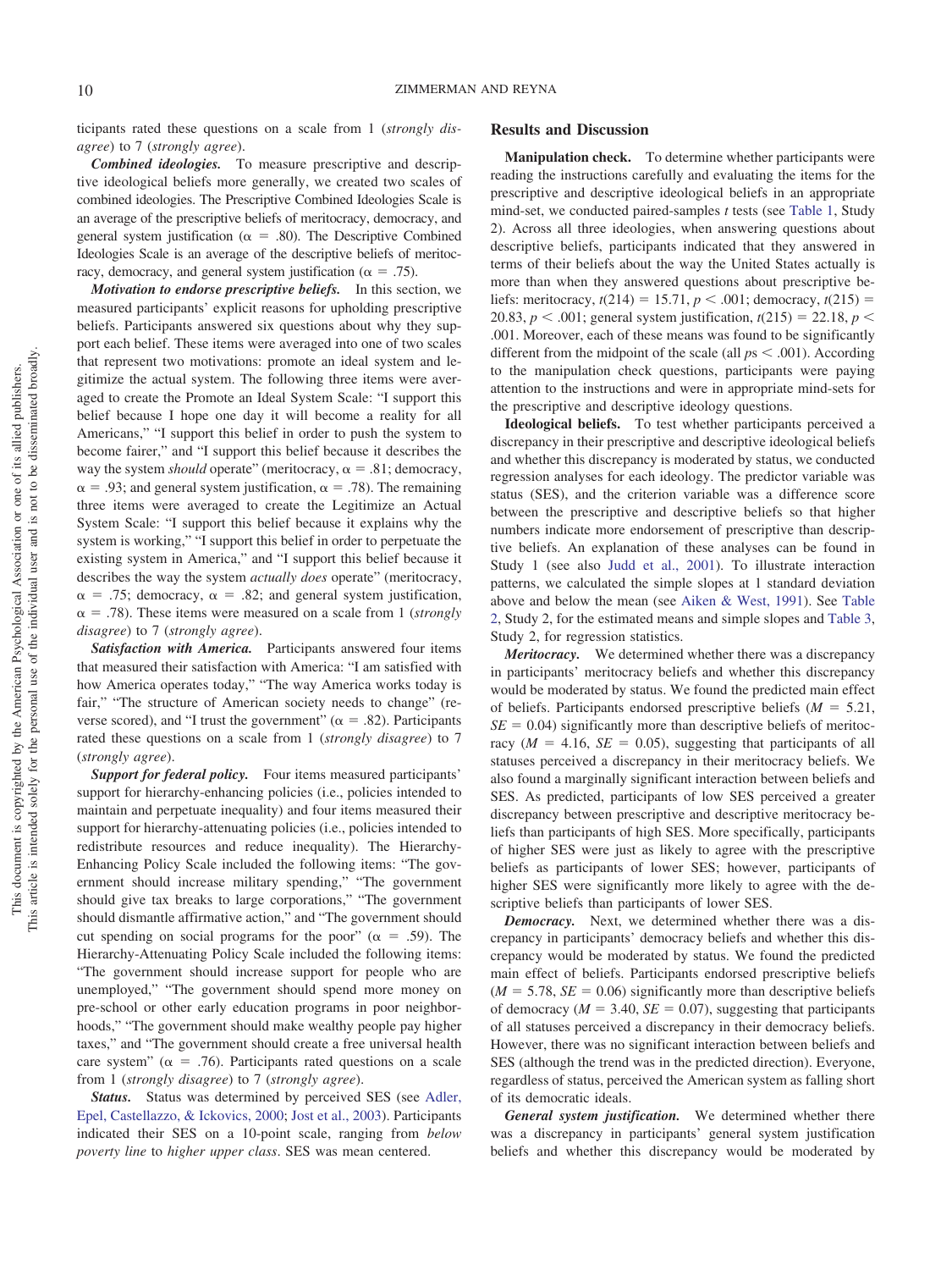status. We found the predicted main effect of beliefs. Participants endorsed prescriptive beliefs ( $M = 5.77$ ,  $SE = 0.05$ ) significantly more than descriptive beliefs of general system justification (*M* 3.51,  $SE = 0.07$ ). We did not find a significant interaction between beliefs and SES. However, the patterns of the simple effects were as predicted. Participants of low SES perceived a greater discrepancy between prescriptive and descriptive beliefs than participants of high SES. More specifically, participants of higher SES were just as likely to agree with the prescriptive beliefs as participants of lower SES; however, participants of higher SES were significantly more likely to agree with the descriptive beliefs than participants of lower SES (although the means are below the midpoint of the scale).

*Combined ideologies.* Finally, we determined whether there was a discrepancy in participants' combined ideological beliefs and whether this discrepancy would be moderated by status. We found the predicted main effect of beliefs. Participants endorsed the combined prescriptive beliefs ( $M = 5.58$ ,  $SE = 0.04$ ) significantly more than combined descriptive beliefs ( $M = 3.69$ ,  $SE =$ 0.05). We did not find a significant interaction between beliefs and SES. However, the patterns of the simple effects were as predicted. Participants of low SES perceived a greater discrepancy between combined prescriptive and descriptive beliefs than participants of high SES. More specifically, participants of higher SES were just as likely to agree with the combined prescriptive beliefs as participants of lower SES; however, participants of higher SES were significantly more likely to agree with the combined descriptive beliefs than participants of lower SES (although the means are below the midpoint of the scale).

**Motivation to endorse prescriptive beliefs.** Across all three ideological belief scales and the combined ideological belief scales, participants explicitly agreed that they endorsed prescriptive beliefs more to promote an ideal system than to legitimize the actual system (see [Table 5,](#page-10-0) Study 2). These results suggest that participants endorse prescriptive beliefs not to legitimize the current status quo but to uphold the ideal standards of a system that they want achieved in society. We also found, across three ideological belief scales and the combined ideological belief scales, that perceiving a discrepancy between prescriptive and descriptive beliefs positively predicted the motivation to promote an ideal

<span id="page-10-0"></span>Table 5 *Motivation to Endorse Prescriptive Beliefs (Studies 2 and 3)*

|                              |         | Promote an<br>ideal system | Legitimize an actual<br>system |      |            |  |  |
|------------------------------|---------|----------------------------|--------------------------------|------|------------|--|--|
| <b>Belief</b>                | M       | SE                         | $\boldsymbol{M}$               | SE   | t          |  |  |
|                              | Study 2 |                            |                                |      |            |  |  |
| Meritocracy                  | 5.79    | 0.06                       | 3.67                           | 0.08 | $21.08***$ |  |  |
| Democracy                    | 5.25    | 0.09                       | 3.98                           | 0.09 | $11.61***$ |  |  |
| General system justification | 6.02    | 0.06                       | 5.34                           | 0.06 | $11.12***$ |  |  |
| Combined ideologies          | 5.69    | 0.06                       | 4.33                           | 0.06 | $19.52***$ |  |  |
|                              | Study 3 |                            |                                |      |            |  |  |
| Meritocracy                  | 5.88    | 0.08                       | 3.54                           | 0.11 | $16.10***$ |  |  |
| Democracy                    | 5.49    | 0.11                       | 4.01                           | 0.11 | $10.08***$ |  |  |
| Combined ideologies          | 5.68    | 0.08                       | 3.77                           | 0.10 | 14.92***   |  |  |

\*\*\*  $p < .001$ .

system, suggesting that participants are motivated to push for higher ideal standards to rectify the discrepancy between how society should work and actually does work (see [Table 6,](#page-11-0) Study 2). Across the meritocracy, democracy, and combined ideological scales (but not for the General System Justification Scale), we found that perceiving a discrepancy in these prescriptive and descriptive beliefs negatively predicted the motivation to legitimize the system, suggesting that participants are not motivated to accept how the system currently works when they perceive that it diverges from how it should work (see [Table 6,](#page-11-0) Study 2). By and large, status was not related to motivation; however, higher SES at times predicted marginally greater endorsement of motives to promote the ideals of meritocracy and legitimize beliefs about general system justification (see [Table 6,](#page-11-0) Study 2).

**Satisfaction with America.** We determined whether status and perceived discrepancies between the prescriptive and descriptive beliefs of ideology would predict satisfaction with America. In line with predictions, we found that participants of higher SES were more satisfied with America than participants of lower SES. We also found that greater perceived discrepancy between prescriptive and descriptive beliefs (using a difference score) predicted less satisfaction with America (see [Table 4,](#page-7-0) Study 2). These findings suggest that satisfaction is dependent upon status, and more important, by the perceived congruency between prescriptive and descriptive beliefs, replicating Study 1 results. These effects were not moderated by status.

**Support for federal policy.** Finally, we examined whether status and perceived discrepancy between prescriptive and descriptive beliefs would predict support for federal policy. As predicted, we found that participants of higher SES were less supportive of hierarchyattenuating, and more supportive of hierarchy-enhancing, policy than participants of lower SES (see [Table 4,](#page-7-0) Study 2). More importantly, we found that perceiving a discrepancy positively predicted support for hierarchy-attenuating policies and negatively predicted support for hierarchy-enhancing policies (see [Table 4,](#page-7-0) Study 2). The perceived discrepancy was a stronger predictor of satisfaction and policy. This evidence provides further confirmation that participants are dissatisfied with the current system, and it also suggests that they support making the system a more equal and democratic place that is more in line with their system ideals. Status did not moderate these effects.

#### **Summary**

Study 2 both replicated and extended most of the findings from Study 1. First, we were able to replicate most of the Study 1 patterns using clearer measures of prescriptive and descriptive beliefs. Even when the measures were worded identically except for the manipulation, we found a robust main effect of belief. Across three ideologies and the combined ideologies scale, people endorsed prescriptive ideals but simultaneously believed that these ideals are not being achieved in society. Furthermore, high-status people were usually more likely to see the actual system as being closer to its stated ideals than low-status people, replicating the predicted interaction from Study 1.

Study 2 offers additional insights as well. We were able to confirm that people were able to distinguish between prescriptive and descriptive beliefs. This is important because collective action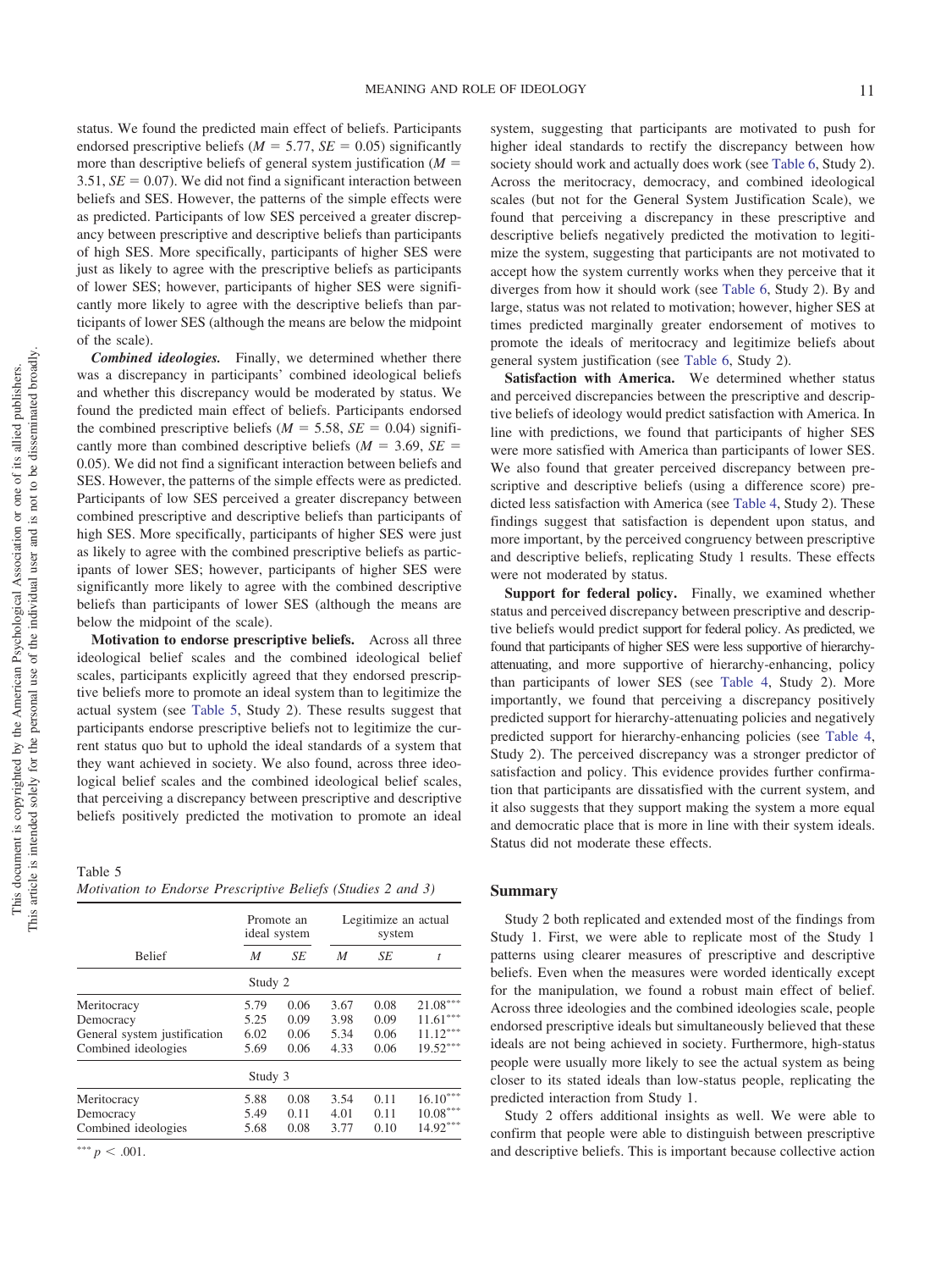This article is intended solely for the personal use of the individual user and is not to be disseminated broadly.

|                                                                  | Promote an ideal system |                             | Legitimize an actual<br>system |                       |  |
|------------------------------------------------------------------|-------------------------|-----------------------------|--------------------------------|-----------------------|--|
| Variable                                                         | Model 1                 | Model 2                     | Model 1                        | Model 2               |  |
|                                                                  | Study 2                 |                             |                                |                       |  |
| Socioeconomic status<br>Meritocracy discrepancy                  | .08                     | $.11^{\dagger}$<br>$.30***$ | .06                            | .01<br>$-.43***$      |  |
| Socioeconomic status<br>Democracy discrepancy                    | .01                     | .03<br>$.36***$             | .01                            | $-.01$<br>$-.30***$   |  |
| Socioeconomic status<br>General system justification discrepancy | $-.01$                  | .04<br>$.58***$             | .10                            | $.12^{+}$<br>$.25***$ |  |
| Socioeconomic status<br>Combined ideologies discrepancy          | .03                     | .08<br>$.53***$             | .07                            | .04<br>$-.32***$      |  |
|                                                                  | Study 3                 |                             |                                |                       |  |
| Socioeconomic status<br>Meritocracy discrepancy                  | .01                     | .05<br>$.40***$             | $.15*$                         | .08<br>$-.62***$      |  |
| Socioeconomic status<br>Democracy discrepancy                    | .06                     | $.12^{+}$<br>$.36***$       | $.17*$                         | .09<br>$-.44***$      |  |
| Socioeconomic status<br>Combined ideologies discrepancy          | .04                     | .11<br>$.42***$             | $.18*$                         | .08<br>$-.62***$      |  |

*Hierarchical Regression Analyses With Status and Prescriptive–Descriptive Belief Discrepancies Predicting Motivations to Endorse Prescriptive Beliefs (Studies 2 and 3)*

*Note.* Numbers represent standardized regression coefficients (beta).  $\frac{p}{p} < .10$ .  $\frac{***}{p} \le .001$ .

<span id="page-11-0"></span>Table 6

hinges on the ability to consciously perceive discrepancies between ideals and a reality that fails to achieve these ideals. The participants in this study were able to make clear distinctions between these evaluations and were aware that they were making such distinctions.

We were also able to explore explicit motives for endorsing prescriptive beliefs. Previous research has claimed that endorsing ideologies that justify the status quo is evidence that low-status groups legitimize the system as much as, if not more than, highstatus groups [\(Jost et al., 2003\)](#page-16-9). However, the present findings suggest an alternative explanation. People endorse prescriptive ideologies in an effort to hold a failing system accountable to its promises and goals. This represents a very different motive than system justification and may suggest an opposing motive. In fact, the more people perceived a discrepancy between system ideals and actual outcomes, the more they were dissatisfied with the system and the more they supported policies designed to transform the system. This later pattern lends extra support for the idea that endorsing ideals serves a transformative function as opposed to a legitimizing one.

The findings from Study 2 offered new perspectives on the function of ideology and system justification, but it is possible that these effects are due to the fact that the participants were collegeage students who were fairly liberal (55.3% identified as liberal, 31.3% as moderate, and 13.3% as conservative). It is possible that these students endorsed system-transforming beliefs because they fit well with their existing motives to help disenfranchised groups in society. It is important to replicate these findings with a community sample to ensure that these motives and ideological distinctions are more generalizable.

# **Study 3**

Study 3 replicated Study 2 with a community sample of adults. We used a sample from Amazon.com's Mechanical Turk. To prevent fatigue (participants are only paid a nominal sum of money), we shortened the survey to only include the prescriptive and descriptive beliefs about meritocracy (a shorter and slightly different scale than that in Study 2) and democracy (we excluded the general system justification scales). The rest of the items were identical to Study 2.

# **Method**

**Participants.** We recruited 228 U.S. participants from Amazon's Mechanical Turk. We excluded 50 participants because they spent too little time (less than 5 min) taking the survey, suggesting that they were not paying close enough attention to the survey [\(Goodman, Cryder, & Cheema, 2012\)](#page-16-31).<sup>7</sup> Therefore, the total number of participants used in the analyses was 178 (86 women, 87 men, and five who did not indicate their gender). Participants were older than those in Study 2. On average, participants were 36 years old ( $M = 36.23$ ,  $SD = 13.33$ ). Participants were also more ideologically diverse in this sample (42% liberal, 31% moderate, and 27% conservative) than in Study 2. Participants' SES ranged from below poverty line to lower upper class. On average, participants were upper working class, which is similar to the average SES in the United States in 2011 based on census data (data were collected in early 2012). Participants were paid a small sum of money for completing the survey.

 $<sup>7</sup>$  It is not possible to complete the survey in less than 5 min.</sup>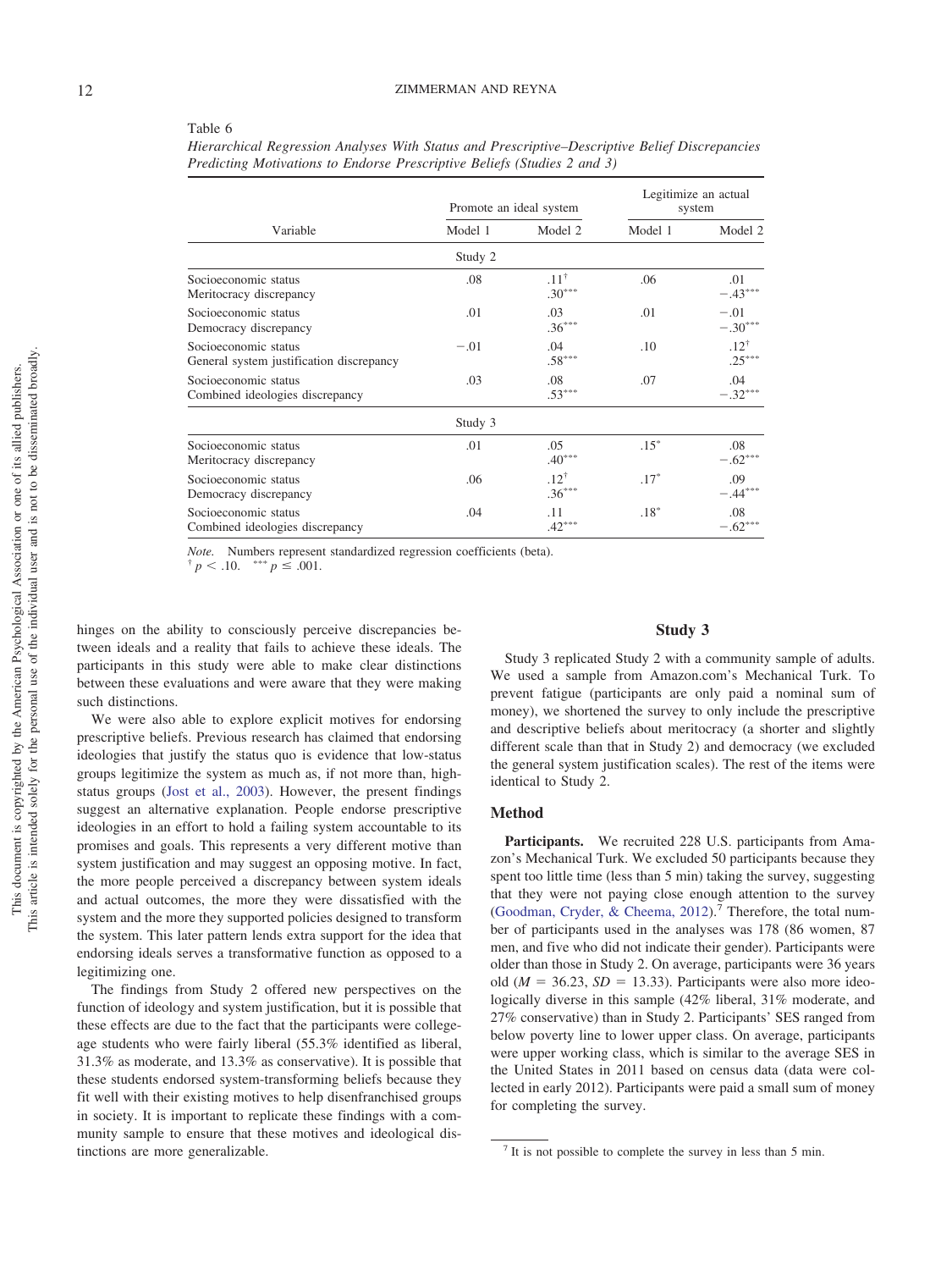**Procedure and materials.** The procedure and materials were the same as in Study 2 except when noted. Participants answered the same manipulation check questions. They completed shorter (six-item) prescriptive ( $\alpha = .86$ ) and descriptive ( $\alpha = .88$ ) meritocracy scales. The prescriptive ( $\alpha = .75$ ) and descriptive ( $\alpha =$ .78) democracy scales were reliable, as were the combined prescriptive ( $r = .59$ ,  $p < .001$ ) and descriptive ( $r = .53$ ,  $p < .001$ ) ideological scales.<sup>8</sup> They answered the same motivation items that were averaged into two scales: Promote an Ideal System (meritocracy,  $\alpha = .87$ ; democracy,  $\alpha = .89$ ) and Legitimize the Actual System (meritocracy,  $\alpha = .84$ ; democracy,  $\alpha = .84$ ). The Satisfaction With America Scale ( $\alpha = .85$ ), as well as the Hierarchy-Enhancing ( $\alpha = .62$ ) and Hierarchy-Attenuating ( $\alpha = .75$ ) Policy Scales, was reliable. Status was again determined by perceived SES, where higher numbers mean higher SES. SES was mean centered. See Appendix C for a more complete list of questions.

# **Results and Discussion**

**Manipulation check.** To determine whether participants were reading the instructions carefully and evaluating the items for the prescriptive and descriptive ideological beliefs in an appropriate mind-set, we conducted paired-samples *t* tests (see [Table 1,](#page-4-0) Study 3). Across both ideologies, when answering questions about descriptive beliefs, participants indicated that they answered in terms of their beliefs about the way the United States actually is more than when they answered questions about prescriptive beliefs: meritocracy,  $t(175) = 15.38, p < .001$ ; democracy,  $t(174) =$ 16.22,  $p < .001$ . Moreover, the means for the prescriptive and descriptive beliefs were found to be significantly different from the midpoint of the scale (all  $ps < .001$ ). In short, participants were paying attention to the instructions and were in appropriate mindsets for the prescriptive and descriptive ideology questions.

**Ideological beliefs.** To test whether participants perceived a discrepancy in their prescriptive and descriptive ideological beliefs and to test whether this discrepancy is moderated by status, we conducted regression analyses for each ideology. The predictor variable was status (SES), and the criterion variable was a difference score between the prescriptive and descriptive beliefs so that higher numbers indicate more endorsement of prescriptive than descriptive beliefs. An explanation of these analyses can be found in Study 1 (also see [Judd et al., 2001\)](#page-16-28). To illustrate interaction patterns, we calculated the simple slopes at 1 standard deviation above and below the mean (see [Aiken & West, 1991\)](#page-16-29). See [Table](#page-5-0) [2,](#page-5-0) Study 3, for the estimated means and simple slopes and [Table 3,](#page-6-0) Study 3, for regression statistics.

*Meritocracy.* We predicted that there would be a discrepancy in participants' meritocracy beliefs, such that they would endorse prescriptive beliefs more than descriptive beliefs. In line with predictions, we found a main effect of beliefs. Participants endorsed prescriptive beliefs about meritocracy ( $M = 6.07$ ,  $SE =$ 0.07) significantly more than descriptive beliefs ( $M = 4.03$ ,  $SE =$ 0.10), suggesting that participants of all statuses perceived a discrepancy in the way meritocracy should operate and how it actually operates. There was no significant interaction between beliefs and SES (although the trend was in the predicted direction), suggesting that, regardless of status, participants believed that meritocracy was not manifesting the way that is should in society.

*Democracy.* Next, we determined whether there was a discrepancy in participants' democracy beliefs and whether this discrepancy would be moderated by status. We found a main effect of beliefs. As predicted, participants endorsed prescriptive beliefs of democracy ( $M = 5.90$ ,  $SE = 0.07$ ) significantly more than descriptive beliefs ( $M = 3.67$ ,  $SE = 0.08$ ), suggesting that participants of all statuses perceived a discrepancy in their democracy beliefs. We also found a significant interaction between beliefs and SES. As predicted, participants of low SES perceived a greater discrepancy between prescriptive and descriptive beliefs than participants of high SES. Specifically, participants of higher SES were just as likely to agree with the prescriptive beliefs as participants of lower SES; however, participants of higher SES were significantly more likely to agree with the descriptive beliefs than participants of lower SES (although the means are below the midpoint of the scale).

*Combined ideologies.* Finally, we determined whether there was a discrepancy in participants' combined ideological beliefs and whether this discrepancy would be moderated by status. We found the predicted main effect of beliefs. Participants endorsed the combined prescriptive beliefs ( $M = 5.98$ ,  $SE = 0.06$ ) significantly more than combined descriptive beliefs ( $M = 3.85$ ,  $SE =$ 0.08). We also found a significant interaction between beliefs and SES. As predicted, participants of low SES perceived a greater discrepancy between combined prescriptive and descriptive beliefs than participants of high SES. More specifically, participants of higher SES were just as likely to agree with the combined prescriptive beliefs as participants of lower SES; however, participants of higher SES were significantly more likely to agree with the combined descriptive beliefs than participants of lower SES (although the means are either at or below the midpoint of the scale).

**Motivation to endorse prescriptive beliefs.** Across both ideological belief scales and the combined ideologies scale, participants explicitly agreed that they endorsed prescriptive beliefs more to promote an ideal system than to legitimize an actual system (see [Table 5,](#page-10-0) Study 3). We also explored whether there were differences across status in motivation to endorse prescriptive beliefs. Results showed that there was only one marginal status effect for the motivation of promoting an ideal system. Higher SES predicted marginally greater endorsement to promote the ideals of democracy (see [Table 6,](#page-11-0) Study 3). However, there were significant differences across status for the motivation of legitimizing the actual system (see [Table 6,](#page-11-0) Study 3). As predicted, high-SES individuals were significantly more likely to agree that they endorse prescriptive beliefs of meritocracy, democracy, and the combined ideologies scale to legitimize the actual system than low-SES individuals. System justification theory (among others) predicts that people are motivated to endorse ideologies that frame the actual outcomes in society as just and fair. However, when this prediction does appear (albeit weaker than the motivation to promote an ideal system), it applies more to higher status members

<sup>8</sup> A factor analysis was conducted on each ideological belief scale. Two-factor solutions were found for both meritocracy and democracy scales. Prescriptive items never loaded on the same factor as descriptive items. These analyses demonstrate that the items fall on independent dimensions and participants were considering these items under different mind-sets: how society should be versus how society actually is.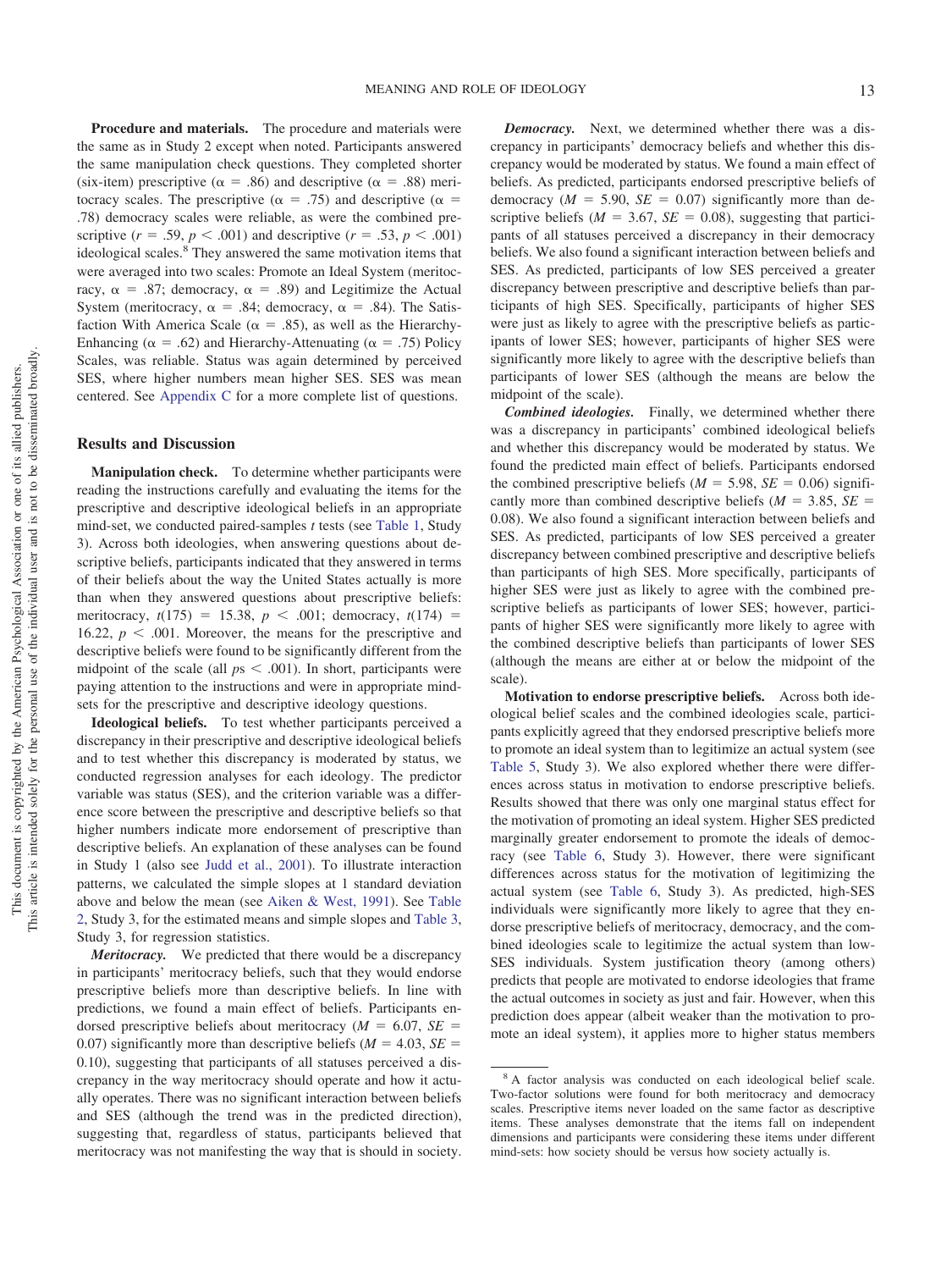whose perception of the actual society is better matched with their ideal society.

We also found, across both ideological belief scales and the combined ideologies scale, that perceiving a discrepancy between prescriptive and descriptive beliefs positively predicted the motivation to promote an ideal system and negatively predicted the motivation to legitimize the system (see [Table 6,](#page-11-0) Study 3). These results replicate those from Study 2 and demonstrate that when a discrepancy between prescriptive and descriptive beliefs is perceived, participants want the system to work more fairly in the future and they do not legitimize how the system works now. When the discrepancies were accounted for, the status effects disappeared, suggesting that the perceived discrepancies reflect status differences.

**Satisfaction with America.** We determined whether status and perceived discrepancies between the prescriptive and descriptive beliefs of ideology would predict satisfaction with America. Consistent with predictions, participants of higher SES were more satisfied with America than participants of lower SES. We also found that a greater perceived discrepancy between prescriptive and descriptive beliefs (using a difference score) predicted less satisfaction with America (see [Table 4,](#page-7-0) Study 3). These findings support the prediction that satisfaction with America is dependent upon status, and more important, by the perceived congruency between prescriptive and descriptive beliefs, replicating Study 1 and 2 results. When participants' prescriptive beliefs do not match their descriptive beliefs, they feel dissatisfied and are less likely to legitimize the current system. These effects were not moderated by status.

**Support for federal policy.** Finally, we examined whether status and perceived discrepancies between prescriptive and descriptive beliefs would predict support for federal policy. As predicted, we found that participants of higher SES were less supportive of hierarchy-attenuating, and more supportive of hierarchy-enhancing, policy than participants of lower SES (see [Table 4,](#page-7-0) Study 3). We also found that perceiving discrepancies between prescriptive and descriptive beliefs positively predicted support for hierarchy-attenuating policies and negatively predict support for hierarchy-enhancing policies, replicating earlier results (see [Table 4,](#page-7-0) Study 3). This evidence provides further confirmation that when participants believe that the system is not living up to its stated goals, they do not legitimize the system. Rather, they support policies designed to change the system. Only to the degree that participants perceive a system as living up to its ideals will a person see the system as legitimate and worth perpetuating with status-quo-maintaining policies. Status did not moderate these effects.

# **Summary**

Study 3 replicated the general predictions and patterns from Studies 1 and 2. In essence, neither high- nor low-status groups believe that the system is living up to its promises; however, high-status groups are (slightly) more likely to see a greater congruence between prescriptive ideals and the actual functioning of the system. Lower status and the perceived discrepancy between prescriptive and descriptive beliefs about the system predicted dissatisfaction with the system and a motivation to try to change the system via hierarchy-attenuating policies. Furthermore, both

low- and high-status groups endorse prescriptive ideologies of a system in an effort to hold the system at a higher standard than what is reflected in reality—a motive that is very different from legitimizing the extant system. However, high-status groups are more likely to endorse prescriptive ideologies of a system to legitimize the actual system. Study 3 was able to replicate these patterns with a community adult sample from across the country, suggesting that these beliefs about the system and its legitimacy are robust and pervasive.

## **General Discussion**

America is a paradoxical place. On the one hand, the American system has been touted as a model of democratic ideals and the standard bearer of equal rights and protections, whereas on the other hand, stark disparities in access to resources and privileges persist in America across a wide range of demographic groups. Regardless of these disparities, members of low-status groups appear to uphold the ideals of America and perpetuate the idea of the American dream (sometimes even more so than members of high-status groups). Social scientists in a variety of fields have attempted to resolve this paradox. One prominent perspective, which is both provocative and controversial, is that all members of a society, regardless of status, are motivated to support the system in which they live, even if supporting the system goes against personal or group interests. For example, members of low-status groups often endorse ideologies that frame the system in ideal ways while simultaneously casting their own group in an unflattering light. For example, low-status groups will endorse ideologies that hard work leads to success, which has the (perhaps inadvertent) effect of framing their own low-status as the result of laziness, thereby justifying existing status hierarchies as deserved and legitimate.

Despite the seemingly robust faith in the American dream, members of low-status groups do push back against systems that persistently disadvantage them in the form of protest and at times revolution. Contrary to perspectives that assert that people across the status spectrum legitimize extant systems, social scientists find that disadvantaged groups can be quite aware and critical of systems that fall short of promised ideals. What remains is how to resolve these seemingly contradictory perspectives.

The present work investigated the role of ideologies in framing the legitimacy of a system from the point of view of high- and low-status groups in America, with the explicit goal of reconciling research that suggests that low-status groups justify the very system that keeps them disadvantaged with research showing that they are often the ones to criticize and oppose the system. Specifically, we propose that ideologies can take different forms (e.g., [Knowles, Lowery, Hogan, & Chow, 2009\)](#page-17-27), and that when one examines legitimacy in terms of the correspondence between actual achievements of a system (descriptive beliefs) and ideal goals of a system (prescriptive beliefs), we may gain a better understanding of when and why people of different statuses legitimize or fight the system.

Results from all three studies show that when examining system ideologies in terms of prescriptive versus descriptive beliefs, different patterns emerge. When it comes to the endorsement of prescriptive beliefs, low- and high-status members agree that America should strive for equality, democracy, and meritocracy,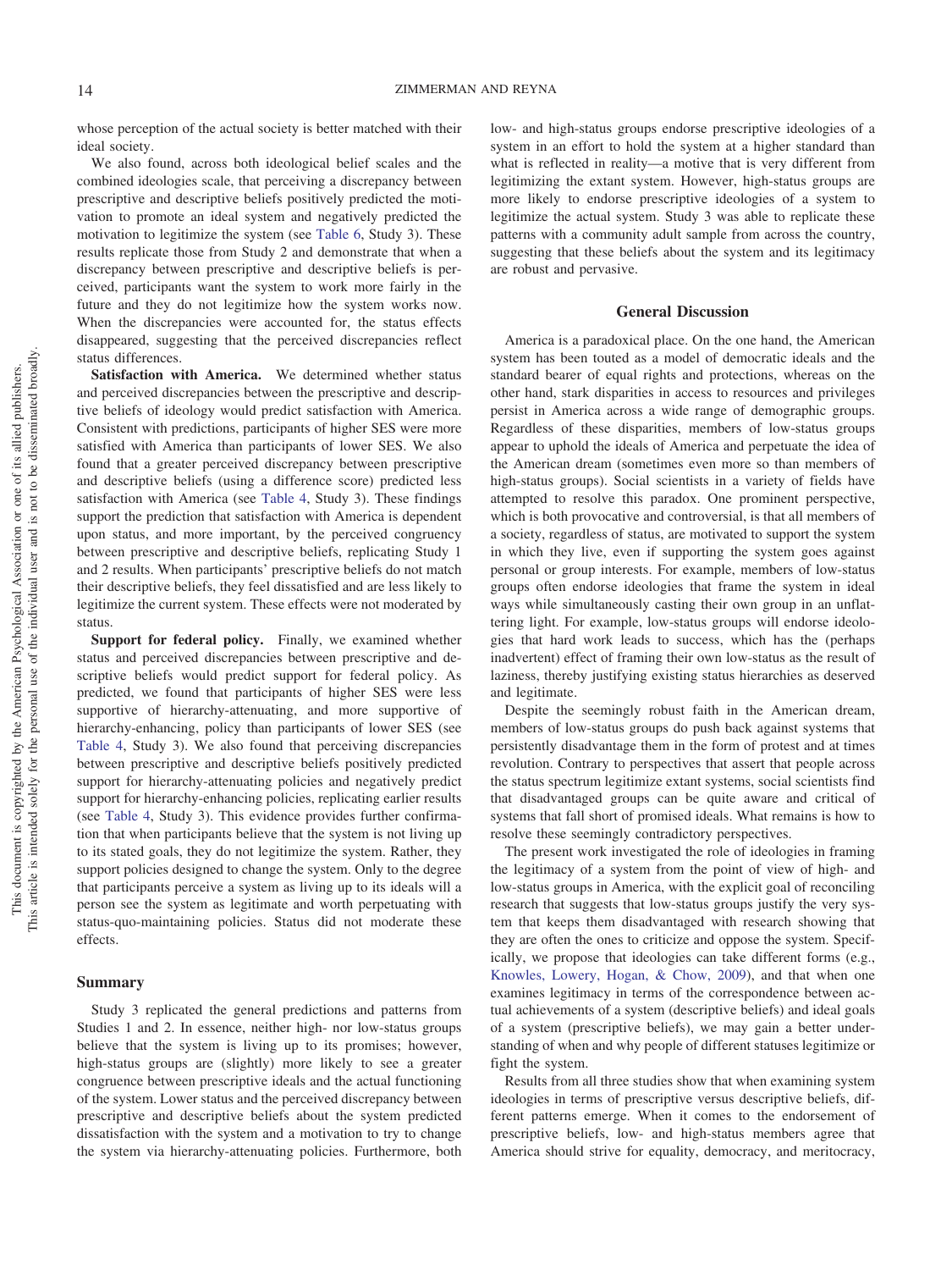and in some cases, low-status groups endorse these goals more strongly than high-status groups (Study 1). Low- and high-status groups, however, sometimes diverge when it comes to descriptive beliefs. First, contrary to the assertion that people are motivated to justify the system, both high- and low-status groups usually believe that the system falls short of its stated ideals. Although everyone likes the idea of democracy, equality, and meritocracy, most people, regardless of status, acknowledge that these ideals are largely unattained in America. There were a few exceptions to this in Studies 2 and 3. In some instances, participants slightly agreed with the descriptive beliefs of meritocracy and democracy, but the means were either at or just above the midpoint of the scale, suggesting fairly neutral attitudes. Low-status groups were usually more likely to recognize these disparities than high-status groups, which are more inclined to think the system is doing a (somewhat) better job at achieving these goals.

Our prescriptive versus descriptive measures of ideologies correspond with work by [Levy, West, Ramirez, and Karafantis \(2006\)](#page-17-28) showing that ideologies can have multiple manifestations— one more abstract and definitional (similar to our prescriptive beliefs) and the other more rooted in how the ideology is shaped by one's life experience. In their work, abstract ideological beliefs (about Protestant work ethic) predicted greater egalitarianism, but Protestant work ethic as viewed through the lens of life experience or justification for actual outcomes predicted lower egalitarianism and more discrimination. The present work builds on this work by showing that experiences that justify the system (being of high status and/or thinking the system actually achieves its ideals) predict policy preferences and beliefs that perpetuate the system (similar to [Levy, West, et al.'s, 2006,](#page-17-28) justification findings), but that experiences that reveal shortcomings in the system predict delegitimizing the system. This suggests that the types of life experiences matter in terms of how they shape and inform ideology.

Our findings are also consistent with work by [Son Hing et al.](#page-17-18) [\(2011\)](#page-17-18) demonstrating that prescriptive and descriptive meritocracy beliefs are separate constructs and can reflect a justice principle or a hierarchy-legitimizing ideology. In their research they found that only perceiving that a meritocracy exists (descriptive beliefs) was related to legitimacy, hierarchy-enhancing beliefs, and prejudice. Although the present study demonstrated perceived legitimacy via the congruence of prescriptive and descriptive beliefs, the greater variability in people's descriptive beliefs was likely responsible for people's satisfaction and policy preferences.

By separating out prescriptive and descriptive beliefs of ideologies, we are able to see a more nuanced pattern and draw different conclusions about ideology's relationship to legitimacy. If we only used the endorsement of ideologies framed prescriptively as our evidence of system justification and satisfaction (or ideologies that mix the two beliefs), it would appear that low-status groups are just as culpable as, or more culpable than, high-status groups in perpetuating current inequality. On the contrary, when examining descriptive beliefs, it appears that the system has fewer advocates.<sup>9</sup> Everyone (especially low-status members) showed neutral attitudes at best, or more often disappointment, with how the system is currently operating. What is also interesting is that only when there is a correspondence between prescriptive and descriptive beliefs does ideology predict satisfaction with one's system. When the two beliefs diverge, people express dissatisfaction and a willingness to support policies that change the system to bring it more in line with their prescriptive standards. Although it is impossible to definitively claim a causal direction with the present data (it could be that factors that go beyond the system, like the global recession, could predict dissatisfaction that results in perceptions of system failure), the point that a perceived discrepancy is related to dissatisfaction with the system and a willingness to change it is important regardless of the source of this perception.

# **Why Do People Endorse Prescriptive Ideologies?**

If people across the status spectrum are more likely to perceive that society is not living up to its ideals, why do they continue to believe in the prescriptive beliefs? Studies 2 and 3 examined the motives for endorsing these beliefs. Study 2 revealed that highand low-status members similarly endorse these prescriptive ideologies to promote a more equal and democratic system rather than to legitimize the actual one. In other words, they endorse system ideals as a way of promoting higher standards and positive change because they think the system right now is falling short. The majority of these patterns seem to be driven by, at least in part, the perceived discrepancy between prescriptive and descriptive beliefs. These results, however, may have been due to a liberalminded student sample. Study 3, a community sample, may reflect more representative views. This study revealed that members of high- and low-status groups endorse these ideologies for different reasons. Members of high-status groups endorsed prescriptive beliefs to promote an ideal system and to legitimize the actual system. On the contrary, low-status groups endorsed these beliefs to promote an ideal system because they (more dramatically) detected the actual system's shortcomings. Interestingly, perceiving a discrepancy between prescriptive and descriptive beliefs positively predicted a motive to promote an ideal system and negatively predicted a motive to legitimize the actual system, regardless of status. This suggests that even though people of different statuses perceive different levels of discrepancy between prescriptive and descriptive beliefs, to the degree that they perceive a discrepancy, they have similar motives.

It is important to point out, though, that we only measured people's explicit motivations—a potential limitation of these studies. Motivations are often examined implicitly (e.g., [Kruglanski,](#page-17-29) [1999;](#page-17-29) [Kunda, 1990\)](#page-17-30) because often people are unaware of why they hold certain beliefs or engage in particular kinds of behavior [\(Nisbett & Wilson, 1977\)](#page-17-31). System justification theory in particular posits that the legitimacy motive is likely unconscious (e.g., [Jost et](#page-16-11) [al., 2004\)](#page-16-11). However, there are reasons to believe that people may be consciously aware of both the discrepancies and their motives to rectify these discrepancies. People engage in a variety of behaviors designed to change the system, and the planning and coordination of these behaviors would require some conscious awareness of the underlying motive to make things better. Indeed, some theorists assert that conscious thinking is important for planning and social coordination (for reviews, see [Baumeister &](#page-16-32)

<sup>&</sup>lt;sup>9</sup> These data were collected during the economic recession. It is possible that this robust discrepancy pattern across levels of status may be driven, in part, by perceptions that the system is functioning less well during the slow and disproportionate recovery. It is possible that under more ideal economic conditions, perceptions of discrepancy might not be as dramatic.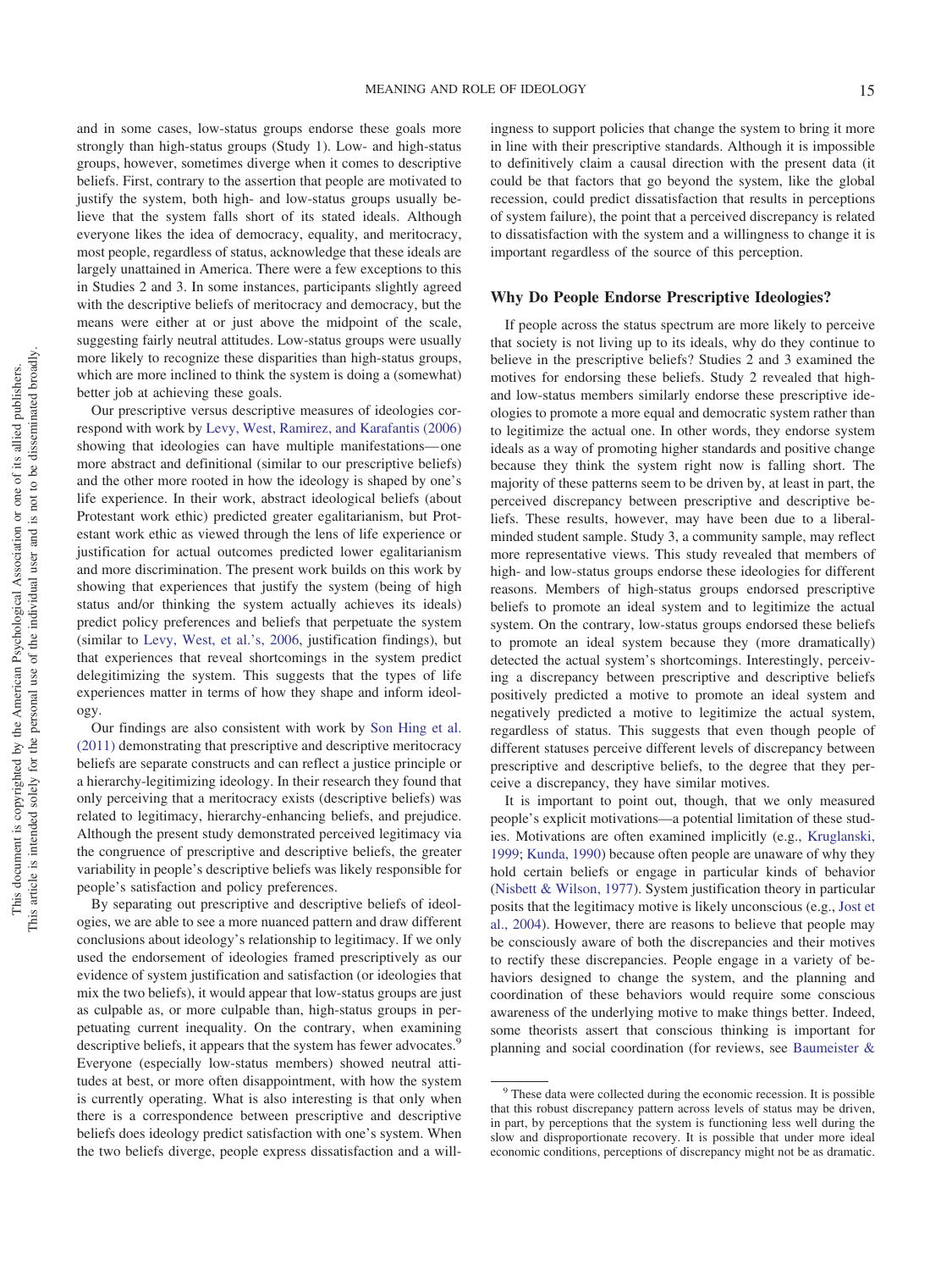[Masicampo, 2010;](#page-16-32) [Baumeister, Masicampo, & Vohs, 2011\)](#page-16-33). Perceived discrepancies predicted motives as well as policy preferences. Policy preferences suggest a more powerful motive to change the system than just ideologies alone.

Although we might expect motives to change a system to be explicit, we even find variance in people's explicit endorsement of motives to legitimize the system. In fact, there was a wider use of the scale range for explicit motives to legitimize the system than for the motive to uphold standards. Under certain circumstances (when people were of higher status and/or when they perceived smaller discrepancies), people were willing to endorse a legitimacy motive in conceptually consistent ways. These findings provide divergent evidence that the motive to legitimize a system might be both implicit and explicit. Future research could investigate whether system legitimacy motives are more apparent with the use of implicit measures and how these patterns differ from, or correspond to, explicit measures.

# **Do Low-Status Groups Ever Justify the System?**

Although the present research provides important insights into one aspect of system justification, there are other manifestations of system justification that are not examined here. For example, research shows that low-status groups often endorse negative stereotypes about their group that can be used to rationalize disadvantage [\(Dasgupta, 2004;](#page-16-34) [Jost, 2001;](#page-16-35) [Jost & Burgess, 2000;](#page-16-36) [Jost](#page-16-24) [& Kay, 2005;](#page-16-24) [Jost, Pelham, & Carvallo, 2002;](#page-16-37) [Kay & Jost, 2003;](#page-17-26) [Laurin, Kay, & Shepherd, 2011;](#page-17-32) [McCoy & Major, 2007\)](#page-17-5). Although some researchers have identified conditions when this tendency is less prevalent (see [Reynolds, Oakes, Haslam, Nolan, &](#page-17-33) [Dolnik, 2000;](#page-17-33) [Stott & Drury, 2004\)](#page-18-9), the present research does not address low-status endorsement of stereotypes or its consequences, but instead focuses on perceptions of the American system and how it operates. Beliefs that are tangential (albeit perhaps not unrelated) to perceptions of the American system, such as in-group stereotyping, remain provocative.

There is a new direction in system justification research focusing on the conditions under which system justification is more or less likely to occur. For example, if people perceive the system as inescapable [\(Kay et al., 2009\)](#page-16-21) or perceive themselves as dependent on the system [\(Kay et al., 2009;](#page-16-21) [van der Toorn, Tyler, & Jost,](#page-18-10) [2011\)](#page-18-10) or perceive threats to the system in which they live [\(Jost,](#page-16-38) [Kivetz, Rubini, Guermandi, & Mosso, 2005;](#page-16-38) [Kay et al., 2009;](#page-16-21) [Kay,](#page-17-34) [Jost, & Young, 2005;](#page-17-34) [Ullrich & Cohrs, 2007\)](#page-18-11), they are more likely to perceive the system more positively [\(Ullrich & Cohrs, 2007\)](#page-18-11) and defend the system [\(Kay & Zanna, 2009;](#page-17-35) [Ullrich & Cohrs,](#page-18-11) [2007;](#page-18-11) [van der Toorn et al., 2011\)](#page-18-10). Future research could examine prescriptive and descriptive beliefs about the system under these motivating conditions to see whether discrepancies between these perceptions are as strong when system dependency is high or when the system is under threat. It might also be interesting to test whether discrepancies predict the same attitudes or system-level interventions under personal or system threatening circumstances.

It should also be noted that participants in the present study did not appear to reject the system outright. Instead, they expressed sentiments to change or improve the system using existing means within the system such as via established political and economic processes. Although the present research did not measure attitudes toward revolution or outright dismantling of the system, the combination of a willingness to support ideal goals and a drive to use existing means within a system (e.g., political policies) to promote change suggests that people, although not necessarily justifying the system in its present form, see merits of it that should be maintained or promoted.

# **Do High-Status Groups Justify the System?**

The present research also raises the question about the degree to which high-status members justify the system. Although highstatus members were usually more likely to see the system as being more effective at achieving its goals across the three studies (see [Pratto et al., 1994;](#page-17-24) [Sidanius & Pratto, 1999;](#page-17-3) [Sidanius et al., 1994\)](#page-17-6), high-status members still thought the system was falling short of its ideals and in some cases had similar motivations as low-status members to improve it (Study 2). These relative differences, although statistically significant, cannot overshadow the fact that none of these groups were particularly happy with the system.

Attention to actual evaluations above and beyond relative patterns is critical for developing solutions to systemic disparities. For example, knowing that both low- and high-status groups recognize shortcomings in the system could have important implications for policy and system transformation. If high- and low-status members agree that the system is not living up to its ideals, finding common ground in improving the system might be more attainable if these shortcomings are made salient. This was a strategy used powerfully and effectively by Black civil rights leaders who used the language of American ideology to highlight the hypocrisies of the American system and mobilize radical change.

# **Conclusion**

When [Martin Luther King Jr. delivered his "I Have a Dream"](#page-17-36) [speech in 1963,](#page-17-36) he mentioned some of the struggles that African Americans were currently experiencing (e.g., police brutality, lack of voting rights, and segregation); however, he also expressed that Americans should not give up hope that America could be an equal society one day:

So even though we face the difficulties of today and tomorrow, I still have a dream. *It is a dream deeply rooted in the American dream* [emphasis added]. I have a dream that one day this nation will rise up and live out the true meaning of its creed: "We hold these truths to be self-evident, that all men are created equal."

King's words remind us that although the American system does not always function in the manner that it should, America also represents the *promise* of an ideal that many people, regardless of status, believe in. Although this promissory note has yet to be redeemed for low-status Americans, there are rational reasons to believe that the American system can improve with collective vigilance and persistent action. After all, the America today is in many respects different from King's America. Believing in the hope of an as yet unrealized system is not the same as legitimizing the existing one. The former can foment powerful transformation, and the latter, complacency.

# **References**

<span id="page-15-0"></span>Adler, N. E., Epel, E. S., Castellazzo, G., & Ickovics, J. R. (2000). Relationship of subjective and objective social status with psychological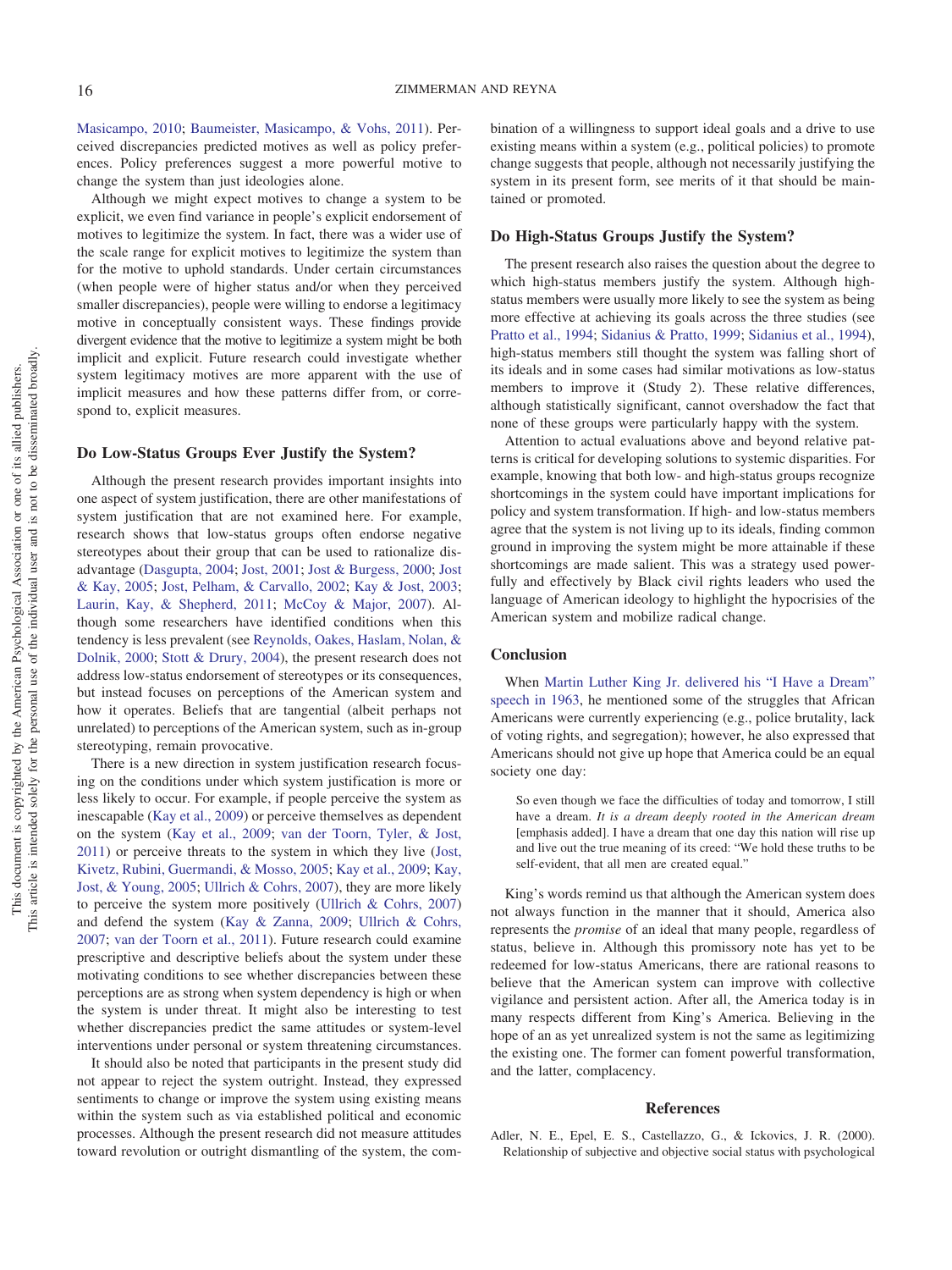<span id="page-16-21"></span>and physiological functioning: Preliminary data in healthy White women. *Health Psychology, 19,* 586 –592. [doi:10.1037/0278-6133.19.6.586](http://dx.doi.org/10.1037/0278-6133.19.6.586)

- <span id="page-16-29"></span>Aiken, L. S., & West, S. G. (1991). *Multiple regression: Testing and interpreting interactions*. Newbury Park, CA: Sage.
- <span id="page-16-2"></span>Bartels, L. M. (2008). *Unequal democracy: The political economy of the new gilded age*. Princeton, NJ: Princeton University Press.
- <span id="page-16-32"></span>Baumeister, R. F., & Masicampo, E. J. (2010). Conscious thought is for facilitating social and cultural interactions: How mental simulations serve the animal– culture interface. *Psychological Review, 117,* 945– 971. [doi:10.1037/a0019393](http://dx.doi.org/10.1037/a0019393)
- <span id="page-16-33"></span>Baumeister, R. F., Masicampo, E. J., & Vohs, K. D. (2011). Do conscious thoughts cause behavior? *Annual Review of Psychology, 62,* 331–361. [doi:10.1146/annurev.psych.093008.131126](http://dx.doi.org/10.1146/annurev.psych.093008.131126)
- <span id="page-16-22"></span>Beetham, D. (1991). *The legitimation of power: Issues in political theory*. Atlantic Highlands, NJ: Humanities Press.
- <span id="page-16-25"></span>Crocker, J., & Major, B. (1989). Social stigma and self-esteem: The self-protective properties of stigma. *Psychological Review, 96,* 608 – 630. [doi:10.1037/0033-295X.96.4.608](http://dx.doi.org/10.1037/0033-295X.96.4.608)
- <span id="page-16-34"></span>Dasgupta, N. (2004). Implicit ingroup favoritism, outgroup favoritism, and their behavioral manifestations. *Social Justice Research, 17,* 143–169. [doi:10.1023/B:SORE.0000027407.70241.15](http://dx.doi.org/10.1023/B:SORE.0000027407.70241.15)
- <span id="page-16-30"></span>Davey, L. M., Bobocel, D. R., Son Hing, L. S., & Zanna, M. P. (1999). Preference for the Merit Principle Scale: An individual difference measure of distributive justice preferences. *Social Justice Research, 12,* 223–240. [doi:10.1023/A:1022148418210](http://dx.doi.org/10.1023/A:1022148418210)
- <span id="page-16-14"></span>Denzau, A. T., & North, D. C. (2000). Shared mental models: Ideologies and institutions. In A. Lupia, M. C. McCubbins, & S. L. Popkin (Eds.), *Elements of reason: Cognition, choice, and the bounds of rationality* (pp. 23– 46). New York, NY: Cambridge University Press.
- <span id="page-16-15"></span>Erikson, R. S., & Tedin, K. L. (2003). *American public opinion* (6th ed.). New York, NY: Longman.
- <span id="page-16-16"></span>Feldman, S. (1988). Structure and consistency in public opinion: The role of core beliefs and values. *American Journal of Political Science, 32,* 416 – 440. [doi:10.2307/2111130](http://dx.doi.org/10.2307/2111130)
- <span id="page-16-17"></span>Feldman, S., & Steenbergen, M. R. (2001). The humanitarian foundation of public support for social welfare. *American Journal of Political Science, 45,* 658 – 677. [doi:10.2307/2669244](http://dx.doi.org/10.2307/2669244)
- <span id="page-16-26"></span>Fox, M. F., & Ferri, V. C. (1992). Women, men, and their attributions for success in academe. *Social Psychology Quarterly, 55,* 257–271. [doi:](http://dx.doi.org/10.2307/2786795) [10.2307/2786795](http://dx.doi.org/10.2307/2786795)
- <span id="page-16-31"></span>Goodman, J. K., Cryder, C. E., & Cheema, A. (2012). Data collection in a flat world: The strengths and weaknesses of Mechanical Turk samples. *Journal of Behavioral Decision Making*. Advance online publication. [doi:10.1002/bdm.1753](http://dx.doi.org/10.1002/bdm.1753)
- <span id="page-16-18"></span>Goren, P. (2004). Political sophistication and policy reasoning: A reconsideration. American Journal of Political Science, 48, 462-478. [doi:](http://dx.doi.org/10.1111/j.0092-5853.2004.00081.x) [10.1111/j.0092-5853.2004.00081.x](http://dx.doi.org/10.1111/j.0092-5853.2004.00081.x)
- <span id="page-16-10"></span>Gramsci, A. (1971). *Selections from the prison notebooks of Antonio Gramsci* (Q. Hoare & G. N. Smith, Trans.). New York, NY: International.
- <span id="page-16-23"></span>Habermas, J. (1979). *Communication and the evolution of society*. Boston, MA: Beacon Press.
- <span id="page-16-0"></span>Hagelskamp, C., Suárez-Orozco, C., & Hughes, D. (2010). Migrating to opportunities: How family migration motivations shape academic trajectories among newcomer immigrant youth. *Journal of Social Issues, 66,* 717–739. [doi:10.1111/j.1540-4560.2010.01672.x](http://dx.doi.org/10.1111/j.1540-4560.2010.01672.x)
- <span id="page-16-27"></span>Ho, R., & Lloyd, J. (1984). Development of an Australian work ethic scale. *Australian Psychologist, 19,* 321–332. [doi:10.1080/00050068408255438](http://dx.doi.org/10.1080/00050068408255438)
- <span id="page-16-3"></span>Hochschild, J. L. (1981). *What's fair? American beliefs about distributive justice*. Cambridge, MA: Harvard University Press.
- <span id="page-16-4"></span>Hochschild, J. L. (1995). *Facing up to the American dream: Race, class, and the soul of the nation*. Princeton, NJ: Princeton University Press.
- <span id="page-16-5"></span>Hochschild, J. L. (2006). Ambivalence about equality in the United States or, did Tocqueville get it wrong and why does that matter? *Social Justice Research, 19,* 43– 62. [doi:10.1007/s11211-006-9999-2](http://dx.doi.org/10.1007/s11211-006-9999-2)
- <span id="page-16-35"></span>Jost, J. T. (2001). Outgroup favoritism and the theory of system justification: A paradigm for investigating the effects of socioeconomic success on stereotype content. In G. B. Moskowitz (Ed.), *Cognitive social psychology: The Princeton symposium on the legacy and future of social cognition* (pp. 89 –102). Hillsdale, NJ: Erlbaum.
- <span id="page-16-6"></span>Jost, J. T., & Banaji, M. R. (1994). The role of stereotyping in systemjustification and the production of false consciousness. *British Journal of Social Psychology, 33,* 1–27. [doi:10.1111/j.2044-8309.1994.tb01008.x](http://dx.doi.org/10.1111/j.2044-8309.1994.tb01008.x)
- <span id="page-16-11"></span>Jost, J. T., Banaji, M. R., & Nosek, B. A. (2004). A decade of system justification theory: Accumulated evidence of conscious and unconscious bolstering of the status quo. *Political Psychology, 25,* 881–919. [doi:10.1111/j.1467-9221.2004.00402.x](http://dx.doi.org/10.1111/j.1467-9221.2004.00402.x)
- <span id="page-16-36"></span>Jost, J. T., & Burgess, D. (2000). Attitudinal ambivalence and the conflict between group and system justification motives in low status groups. *Personality and Social Psychology Bulletin, 26,* 293–305. [doi:10.1177/](http://dx.doi.org/10.1177/0146167200265003) [0146167200265003](http://dx.doi.org/10.1177/0146167200265003)
- <span id="page-16-13"></span>Jost, J. T., Federico, C. M., & Napier, J. L. (2009). Political ideology: Its structure, functions, and elective affinities. *Annual Review of Psychology, 60,* 307–337. [doi:10.1146/annurev.psych.60.110707.163600](http://dx.doi.org/10.1146/annurev.psych.60.110707.163600)
- <span id="page-16-19"></span>Jost, J. T., Glaser, J., Kruglanski, A. W., & Sulloway, F. (2003a). Exceptions that prove the rule: Using a theory of motivated social cognition to account for ideological incongruities and political anomalies. *Psychological Bulletin, 129,* 383–393. [doi:10.1037/0033-2909.129.3.383](http://dx.doi.org/10.1037/0033-2909.129.3.383)
- <span id="page-16-20"></span>Jost, J. T., Glaser, J., Kruglanski, A. W., & Sulloway, F. (2003b). Political conservatism as motivated social cognition. *Psychological Bulletin, 129,* 339 –375. [doi:10.1037/0033-2909.129.3.339](http://dx.doi.org/10.1037/0033-2909.129.3.339)
- <span id="page-16-7"></span>Jost, J. T., & Hunyady, O. (2003). The psychology of system justification and the palliative function of ideology. *European Review of Social Psychology, 13,* 111–153. [doi:10.1080/10463280240000046](http://dx.doi.org/10.1080/10463280240000046)
- <span id="page-16-8"></span>Jost, J. T., & Hunyady, O. (2005). Antecedents and consequences of system-justifying ideologies. *Current Directions in Psychological Science, 14,* 260 –265. [doi:10.1111/j.0963-7214.2005.00377.x](http://dx.doi.org/10.1111/j.0963-7214.2005.00377.x)
- <span id="page-16-24"></span>Jost, J. T., & Kay, A. C. (2005). Exposure to benevolent sexism and complementary gender stereotypes: Consequences for specific and diffuse forms of system justification. *Journal of Personality and Social Psychology, 88,* 498 –509. [doi:10.1037/0022-3514.88.3.498](http://dx.doi.org/10.1037/0022-3514.88.3.498)
- <span id="page-16-38"></span>Jost, J. T., Kivetz, Y., Rubini, M., Guermandi, G., & Mosso, C. (2005). System-justifying functions of complementary regional and ethnic stereotypes: Cross-national evidence. *Social Justice Research, 18,* 305– 333. [doi:10.1007/s11211-005-6827-z](http://dx.doi.org/10.1007/s11211-005-6827-z)
- <span id="page-16-37"></span>Jost, J. T., Pelham, B. W., & Carvallo, M. R. (2002). Non-conscious forms of system justification: Implicit and behavioral preferences for higher status groups. *Journal of Experimental Social Psychology, 38,* 586 – 602. [doi:10.1016/S0022-1031\(02\)00505-X](http://dx.doi.org/10.1016/S0022-1031%2802%2900505-X)
- <span id="page-16-9"></span>Jost, J. T., Pelham, B. W., Sheldon, O., & Sullivan, B. N. (2003). Social inequality and the reduction of ideological dissonance on behalf of the system: Evidence of enhanced system justification among the disadvantaged. *European Journal of Social Psychology, 33,* 13–36. [doi:10.1002/](http://dx.doi.org/10.1002/ejsp.127)  $e$ isp.127
- <span id="page-16-12"></span>Jost, J. T., & Thompson, E. P. (2000). Group-based dominance and opposition to equality as independent predictors of self-esteem, ethnocentrism, and social policy attitudes among African Americans and European Americans. *Journal of Experimental Social Psychology, 36,* 209 –232. [doi:10.1006/jesp.1999.1403](http://dx.doi.org/10.1006/jesp.1999.1403)
- <span id="page-16-28"></span>Judd, C. M., Kenny, D. A., & McClelland, G. H. (2001). Estimating and testing mediation and moderation in within subjects designs. *Psychological Methods, 6,* 115–134. [doi:10.1037/1082-989X.6.2.115](http://dx.doi.org/10.1037/1082-989X.6.2.115)
- <span id="page-16-1"></span>Kao, G., & Tienda, M. (1995). Optimism and achievement: The educational performance of immigrant youth. *Social Science Quarterly, 76,*  $1 - 19$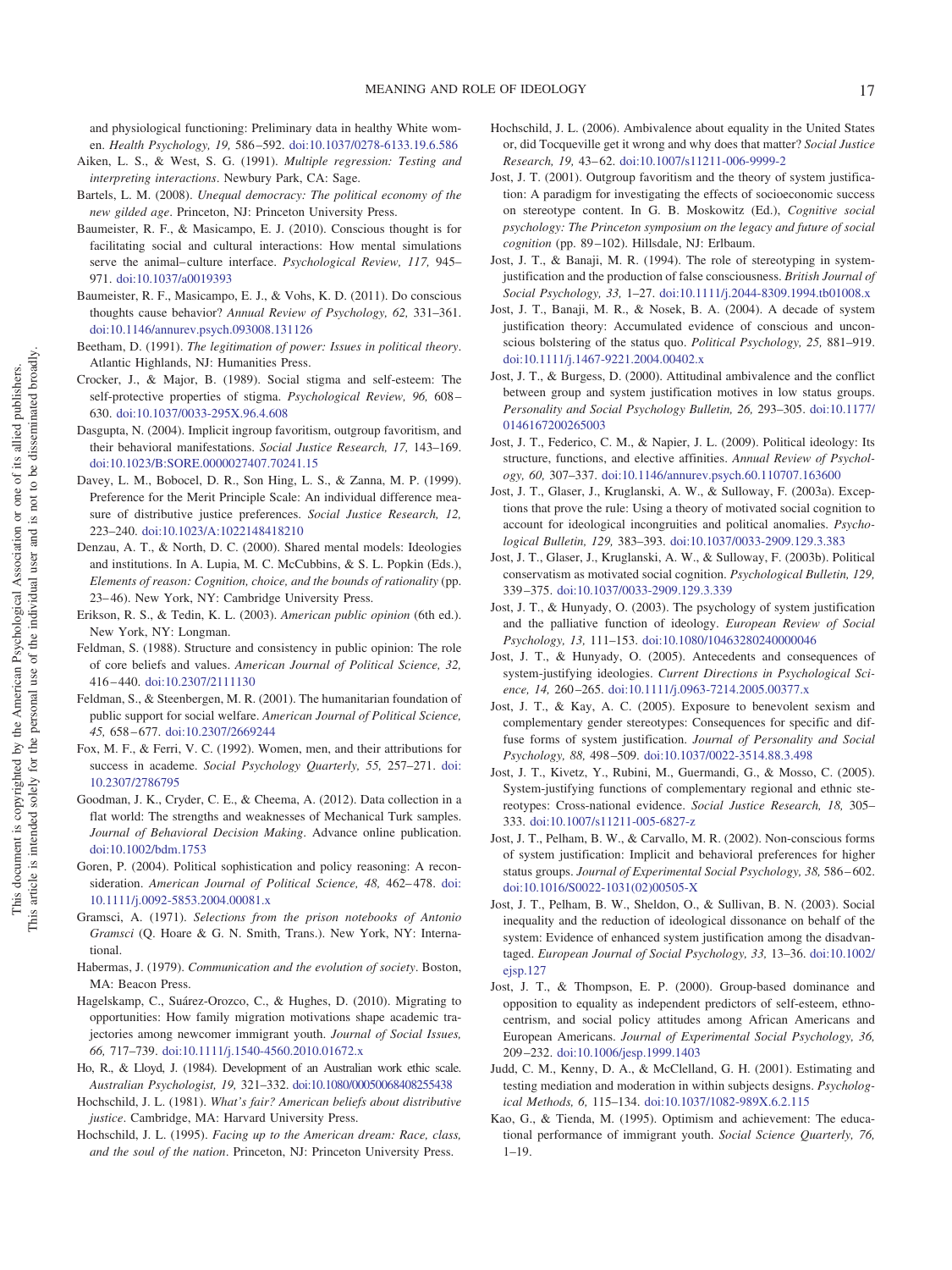- <span id="page-17-18"></span>Kay, A. C., Gaucher, D., Peach, J. M., Laurin, K., Friesen, J., Zanna, M. P., & Spencer, S. J. (2009). Inequality, discrimination, and the power of the status quo: Direct evidence for a motivation to see the way things are as the way they should be. *Journal of Personality and Social Psychology, 97,* 421– 434. [doi:10.1037/a0015997](http://dx.doi.org/10.1037/a0015997)
- <span id="page-17-26"></span>Kay, A. C., & Jost, J. T. (2003). Complementary justice: Effects of "poor but happy" and "poor but honest" stereotype exemplars on system justification and implicit activation of the justice motive. *Journal of Personality and Social Psychology, 85,* 823– 837. [doi:10.1037/0022-](http://dx.doi.org/10.1037/0022-3514.85.5.823) [3514.85.5.823](http://dx.doi.org/10.1037/0022-3514.85.5.823)
- <span id="page-17-34"></span>Kay, A. C., Jost, J. T., & Young, S. (2005). Victim derogation and victim enhancement as alternate routes to system justification. *Psychological Science, 16,* 240 –246. [doi:10.1111/j.0956-7976.2005.00810.x](http://dx.doi.org/10.1111/j.0956-7976.2005.00810.x)
- <span id="page-17-35"></span>Kay, A. C., & Zanna, M. P. (2009). A contextual analysis of the system justification motive and its societal consequences. In J. T. Jost, A. C. Kay, & H. Thorisdottir (Eds.), *Social and psychological bases of ideology and system justification* (pp. 158 –181). New York, NY: Oxford University Press. [doi:10.1093/acprof:oso/9780195320916.003.007](http://dx.doi.org/10.1093/acprof:oso/9780195320916.003.007)
- <span id="page-17-8"></span>Kelley, R. D. G. (1994). *Race rebels: Culture, politics and the Black working class*. New York, NY: Free Press.
- <span id="page-17-19"></span>Kelman, H. C. (2001). Reflections on social and psychological processes of legitimization and delegitimization. In J. T. Jost & B. Major (Eds.), *The psychology of legitimacy: Emerging perspectives of ideology, justice, and intergroup relations* (pp. 54 –73). New York, NY: Cambridge University Press.
- <span id="page-17-36"></span>King, M. L. (1963, August 28). I have a dream speech [Transcript]. *Huffington Post*. Retrieved from [http://www.huffingtonpost.com/2012/](http://www.huffingtonpost.com/2012/01/16/i-have-a-dream-speech-text-martin-luther-king-jr_n_1207734.html) [01/16/i-have-a-dream-speech-text-martin-luther-king-jr\\_n\\_1207734](http://www.huffingtonpost.com/2012/01/16/i-have-a-dream-speech-text-martin-luther-king-jr_n_1207734.html) [.html](http://www.huffingtonpost.com/2012/01/16/i-have-a-dream-speech-text-martin-luther-king-jr_n_1207734.html)
- <span id="page-17-4"></span>Kluegel, J. R., & Smith, E. R. (1986). *Beliefs about inequality: Americans' views of what is and what ought to be*. New York, NY: Aldine de Gruyter.
- <span id="page-17-27"></span>Knowles, E. D., Lowery, B. S., Hogan, C. M., & Chow, R. M. (2009). On the malleability of ideology: Motivated construals of color blindness. *Journal of Personality and Social Psychology, 96,* 857– 869. [doi:](http://dx.doi.org/10.1037/a0013595) [10.1037/a0013595](http://dx.doi.org/10.1037/a0013595)
- <span id="page-17-29"></span>Kruglanski, A. W. (1999). Motivation, cognition, and reality: Three memos for the next generation of research. *Psychological Inquiry, 10,* 54 –58. [doi:10.1207/s15327965pli1001\\_8](http://dx.doi.org/10.1207/s15327965pli1001_8)
- <span id="page-17-30"></span>Kunda, Z. (1990). The case for motivated reasoning. *Psychological Bulletin, 108,* 480 – 498. [doi:10.1037/0033-2909.108.3.480](http://dx.doi.org/10.1037/0033-2909.108.3.480)
- <span id="page-17-9"></span>Lalonde, R. N., & Silverman, R. A. (1994). Behavioral preferences in response to social injustice: The effects of group permeability and social identity salience. *Journal of Personality and Social Psychology, 66,* 78 – 85. [doi:10.1037/0022-3514.66.1.78](http://dx.doi.org/10.1037/0022-3514.66.1.78)
- <span id="page-17-15"></span>Laurin, K., Fitzsimons, G. M., & Kay, A. C. (2011). Social disadvantage and the self-regulatory function of justice beliefs. *Journal of Personality and Social Psychology, 100,* 149 –171. [doi:10.1037/a0021343](http://dx.doi.org/10.1037/a0021343)
- <span id="page-17-32"></span>Laurin, K., Kay, A. C., & Shepherd, S. (2011). Self-stereotyping as a route to system justification. *Social Cognition, 29,* 360 –375. [doi:10.1521/soco](http://dx.doi.org/10.1521/soco.2011.29.3.360) [.2011.29.3.360](http://dx.doi.org/10.1521/soco.2011.29.3.360)
- <span id="page-17-21"></span>Levy, S. R., Freitas, A. L., Mendoza-Denton, R., & Kugelmass, H. (2006). Hurricane Katrina's impact on African Americans' and European Americans' endorsement of the Protestant work ethic. *Analyses of Social Issues and Public Policy, 6,* 75– 85. [doi:10.1111/j.1530-2415.2006](http://dx.doi.org/10.1111/j.1530-2415.2006.00104.x) [.00104.x](http://dx.doi.org/10.1111/j.1530-2415.2006.00104.x)
- <span id="page-17-28"></span>Levy, S. R., West, T. L., Ramirez, L., & Karafantis, D. M. (2006). The Protestant work ethic: A lay theory with dual intergroup implications. *Group Processes & Intergroup Relations, 9,* 95–115. [doi:10.1177/](http://dx.doi.org/10.1177/1368430206059874) [1368430206059874](http://dx.doi.org/10.1177/1368430206059874)
- <span id="page-17-20"></span>Linz, J. (1978). Crisis, breakdown, and re-equilibration. In J. J. Linz & A. Stepan (Eds.), *The breakdown of democratic regimes* (pp. 3–124). Baltimore, MD: Johns Hopkins University Press.
- <span id="page-17-17"></span>Major, B., Kaiser, C. R., O'Brien, L. T., & McCoy, S. K. (2007). Perceived discrimination as worldview threat or worldview confirmation: Implications for self-esteem. *Journal of Personality and Social Psychology, 92,* 1068 –1086. [doi:10.1037/0022-3514.92.6.1068](http://dx.doi.org/10.1037/0022-3514.92.6.1068)
- <span id="page-17-23"></span>Manwell, L. A. (2010). In denial of democracy: Social psychological implications for public discourse on state crimes against democracy post-9/11. *American Behavioral Scientist, 53,* 848 – 884. [doi:10.1177/](http://dx.doi.org/10.1177/0002764209353279) [0002764209353279](http://dx.doi.org/10.1177/0002764209353279)
- <span id="page-17-2"></span>Marx, K., & Engels, F. (1978). The German ideology. In R. C. Tucker (Ed.), *The Marx–Engels reader* (2nd ed., pp. 146 –200). New York, NY: Norton. (Original work published 1846)
- <span id="page-17-5"></span>McCoy, S. K., & Major, B. (2007). Priming meritocracy and the psychological justification of inequality. *Journal of Experimental Social Psychology, 43,* 341–351. [doi:10.1016/j.jesp.2006.04.009](http://dx.doi.org/10.1016/j.jesp.2006.04.009)
- <span id="page-17-10"></span>Miller, A. H., Gurin, P., Gurin, G., & Malanchuk, O. (1981). Group consciousness and political participation. *American Journal of Political Science, 25,* 494 –511. [doi:10.2307/2110816](http://dx.doi.org/10.2307/2110816)
- <span id="page-17-16"></span>Moore, B. (1978). *Injustice: The social bases of obedience and revolt*. White Plains, NY: Sharpe.
- <span id="page-17-13"></span>New York Times. (2011, December 10). Arab world uprisings: A countryby-country look. Retrieved from [http://www.nytimes.com/interactive/](http://www.nytimes.com/interactive/world/middleeast/middle-east-hub.html) [world/middleeast/middle-east-hub.html](http://www.nytimes.com/interactive/world/middleeast/middle-east-hub.html)
- <span id="page-17-14"></span>New York Times. (2012, September 17). Occupy movement (Occupy Wall Street). Retrieved from [http://topics.nytimes.com/top/reference/](http://topics.nytimes.com/top/reference/timestopics/organizations/o/occupy_wall_street/index.html?8qa) [timestopics/organizations/o/occupy\\_wall\\_street/index.html?8qa](http://topics.nytimes.com/top/reference/timestopics/organizations/o/occupy_wall_street/index.html?8qa)
- <span id="page-17-31"></span>Nisbett, R., & Wilson, T. (1977). Telling more than we know: Verbal reports on mental processes. *Psychological Review, 84,* 231–259.
- <span id="page-17-1"></span>Phalet, K., Andriessen, I., & Lens, W. (2004). How future goals enhance motivation and learning in multicultural classrooms. *Educational Psychology Review, 16,* 59 – 89. [doi:10.1023/B:EDPR.0000012345](http://dx.doi.org/10.1023/B:EDPR.0000012345.71645.d4) [.71645.d4](http://dx.doi.org/10.1023/B:EDPR.0000012345.71645.d4)
- <span id="page-17-0"></span>Portes, A., & Rumbaut, R. G. (2001). *Legacies: The story of the second generation*. Berkeley: University of California Press.
- <span id="page-17-24"></span>Pratto, F., Sidanius, J., Stallworth, L. M., & Malle, B. F. (1994). Social dominance orientation: A personality variable predicting social and political attitudes. *Journal of Personality and Social Psychology, 67,* 741–763. [doi:10.1037/0022-3514.67.4.741](http://dx.doi.org/10.1037/0022-3514.67.4.741)
- <span id="page-17-22"></span>Quinn, D. M., & Crocker, J. (1999). When ideology hurts: Effects of belief in the Protestant work ethic and feeling overweight on the psychological well-being of women. *Journal of Personality and Social Psychology, 77,* 402– 414. [doi:10.1037/0022-3514.77.2.402](http://dx.doi.org/10.1037/0022-3514.77.2.402)
- <span id="page-17-33"></span>Reynolds, K. J., Oakes, P. J., Haslam, S. A., Nolan, M. A., & Dolnik, L. (2000). Responses to powerlessness: Stereotyping as an instrument of social conflict. *Group Dynamics: Theory, Research, and Practice, 4,* 275–290. [doi:10.1037/1089-2699.4.4.275](http://dx.doi.org/10.1037/1089-2699.4.4.275)
- <span id="page-17-11"></span>Scott, J. C. (1976). *The moral economy of the peasant: Rebellion and subsistence in southeast Asia*. New Haven, CT: Yale University Press.
- <span id="page-17-12"></span>Scott, J. C. (1985). *Weapons of the weak: Everyday forms of peasant resistance*. New Haven, CT: Yale University Press.
- <span id="page-17-7"></span>Sidanius, J., Levin, S., Federico, C. M., & Pratto, F. (2001). Legitimizing ideologies: The social dominance approach. In J. T. Jost & B. Major (Eds.), *The psychology of legitimacy: Emerging perspectives on ideology, justice, and intergroup relations* (pp. 307–331). New York, NY: Cambridge University Press.
- <span id="page-17-3"></span>Sidanius, J., & Pratto, F. (1999). *Social dominance: An intergroup theory of social hierarchy and oppression*. New York, NY: Cambridge University Press. [doi:10.1017/CBO9781139175043](http://dx.doi.org/10.1017/CBO9781139175043)
- <span id="page-17-6"></span>Sidanius, J., Pratto, F., & Rabinowitz, J. L. (1994). Gender, ethnic status, and ideological asymmetry: A social dominance interpretation. *Journal of Cross-Cultural Psychology, 25,* 194 –216. [doi:10.1177/](http://dx.doi.org/10.1177/0022022194252003) [0022022194252003](http://dx.doi.org/10.1177/0022022194252003)
- <span id="page-17-25"></span>Smith, T. W., Marsden, P. V., Hout, M., & Kim, J. (2011). *General social surveys, 1972–2010: Cumulative codebook*. Chicago, IL: National Opinion Research Center.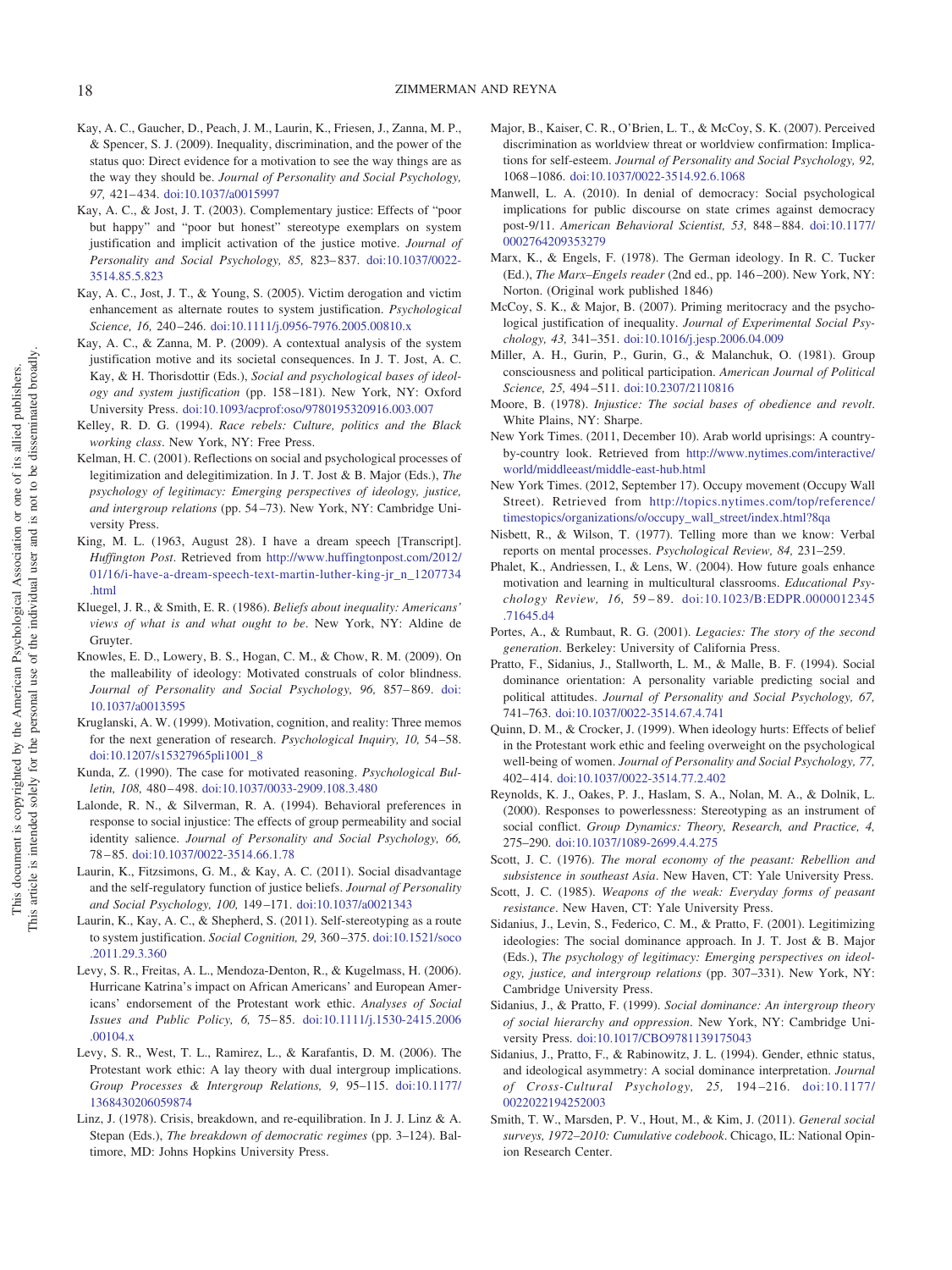- Son Hing, L. S., Bobocel, D. R., Zanna, M. P., Garcia, D. M., Gee, S. S., & Orazietti, K. (2011). The merit of meritocracy. *Journal of Personality and Social Psychology, 101,* 433– 450. [doi:10.1037/a0024618](http://dx.doi.org/10.1037/a0024618)
- <span id="page-18-9"></span>Stott, C., & Drury, J. (2004). The importance of social structure and social interaction in stereotype consensus and content: Is the whole greater than the sum of its parts? *European Journal of Social Psychology, 34,* 11–23. [doi:10.1002/ejsp.183](http://dx.doi.org/10.1002/ejsp.183)
- <span id="page-18-0"></span>Suárez-Orozco, C., & Suárez-Orozco, M. (2001). *Children of immigration*. Cambridge, MA: Harvard University Press.
- <span id="page-18-2"></span>Tausch, N., Becker, J. C., Spears, R., Christ, O., Saab, R., Singh, P., & Siddiqui, R. N. (2011). Explaining radical group behavior: Developing emotion and efficacy routes to normative and nonnormative collective action. *Journal of Personality and Social Psychology, 101,* 129 –148. [doi:10.1037/a0022728](http://dx.doi.org/10.1037/a0022728)
- <span id="page-18-5"></span>Taylor, D. M., & McKirnan, D. J. (1984). A five stage model of intergroup relations. *British Journal of Social Psychology, 23,* 291–300. [doi:](http://dx.doi.org/10.1111/j.2044-8309.1984.tb00644.x) [10.1111/j.2044-8309.1984.tb00644.x](http://dx.doi.org/10.1111/j.2044-8309.1984.tb00644.x)
- <span id="page-18-6"></span>Tyler, T. R. (1990). *Why people obey the law*. New Haven, CT: Princeton University Press.
- <span id="page-18-7"></span>Tyler, T. R., & Huo, Y. J. (2002). *Trust in the law: Encouraging public cooperation with the police and courts*. New York, NY: Russell Sage Foundation.
- <span id="page-18-8"></span>Tyler, T. R., & Wakslak, C. J. (2004). Profiling and police legitimacy: Procedural justice, attributions of motive, and acceptance of police authority. *Criminology, 42,* 253–281. [doi:10.1111/j.1745-9125.2004.tb00520.x](http://dx.doi.org/10.1111/j.1745-9125.2004.tb00520.x)
- <span id="page-18-11"></span>Ullrich, J., & Cohrs, J. C. (2007). Terrorism salience increases system justification: Experimental evidence. *Social Justice Research, 20,* 117– 139. [doi:10.1007/s11211-007-0035-y](http://dx.doi.org/10.1007/s11211-007-0035-y)
- <span id="page-18-10"></span>van der Toorn, J., Tyler, T. R., & Jost, J. T. (2011). More than fair: Outcome dependence, system justification, and the perceived legitimacy of authority figures. *Journal of Experimental Social Psychology, 47,* 127–138. [doi:10.1016/j.jesp.2010.09.003](http://dx.doi.org/10.1016/j.jesp.2010.09.003)
- <span id="page-18-1"></span>Wakslak, C. J., Jost, J. T., Tyler, T. R., & Chen, E. S. (2007). Moral outrage mediates the dampening effect of system justification on support for redistributive social policies. *Psychological Science, 18,* 267–274. [doi:10.1111/j.1467-9280.2007.01887.x](http://dx.doi.org/10.1111/j.1467-9280.2007.01887.x)
- <span id="page-18-3"></span>Wright, S. C., Taylor, D. M., & Moghaddam, F. M. (1990). Responding to membership in a disadvantaged group: From acceptance to collective protest. *Journal of Personality and Social Psychology, 58,* 994 –1003. [doi:10.1037/0022-3514.58.6.994](http://dx.doi.org/10.1037/0022-3514.58.6.994)
- <span id="page-18-4"></span>Zelditch, M. (2001). Theories of legitimacy. In J. T. Jost & B. Major (Eds.), *The psychology of legitimacy: Emerging perspectives of ideology, justice, and intergroup relations* (pp. 33–53). New York, NY: Cambridge University Press.

## **Appendix A**

# **Prescriptive and Descriptive Ideological Beliefs (Study 1)**

*(1) Strongly disagree, (2) Somewhat disagree, (3) Neither agree nor disagree, (4) Somewhat agree, (5) Strongly agree*

#### **Equality**

## **Prescriptive Beliefs**

- 1. All groups should be given an equal chance in life.
- 2. In getting you want, it is sometimes necessary to use force against other groups. (R)
- 3. It's okay if some groups have more of a chance in life than others. (R)
- 4. We should do what we can to equalize conditions for different groups.
- 5. We would have fewer problems if more people were treated equally.
- 6. If certain groups stayed in their place, we would have fewer problems. (R)
- 7. It's probably a good thing that certain groups are at the top and other groups are at the bottom. (R)
- 8. Inferior groups should stay in their place. (R)
- 9. We should strive to make incomes as equal as possible.
- 10. Sometimes other groups must be kept in their place. (R)
- 11. No one group should dominate society.
- 12. It would be good if all groups could be equal.
- 13. Group equality should be our ideal.
- 14. Increased social equality.
- 15. Some groups of people are simply inferior to other groups. (R)
- 16. To get ahead in life, it is sometimes necessary to step on other groups. (R)

*Note.*  $R$  = reverse scored. Adapted from "Social Dominance Orientation: A Personality Variable Predicting Social and Political Attitudes," by F. Pratto, J. Sidanius, L. M. Stallworth, and B. F. Malle, 1994, *Journal of Personality and Social Psychology, 67,* p. 763. Copyright 1994 by the American Psychological Association.

## **Descriptive Beliefs**

- 1. Everyone in American society receives the same quality of health care.
- 2. Some groups of people in our society have more opportunities than others. (R)
- 3. All children in America receive the same quality of education.

This article is intended solely for the personal use of the individual user and is not to be disseminated broadly.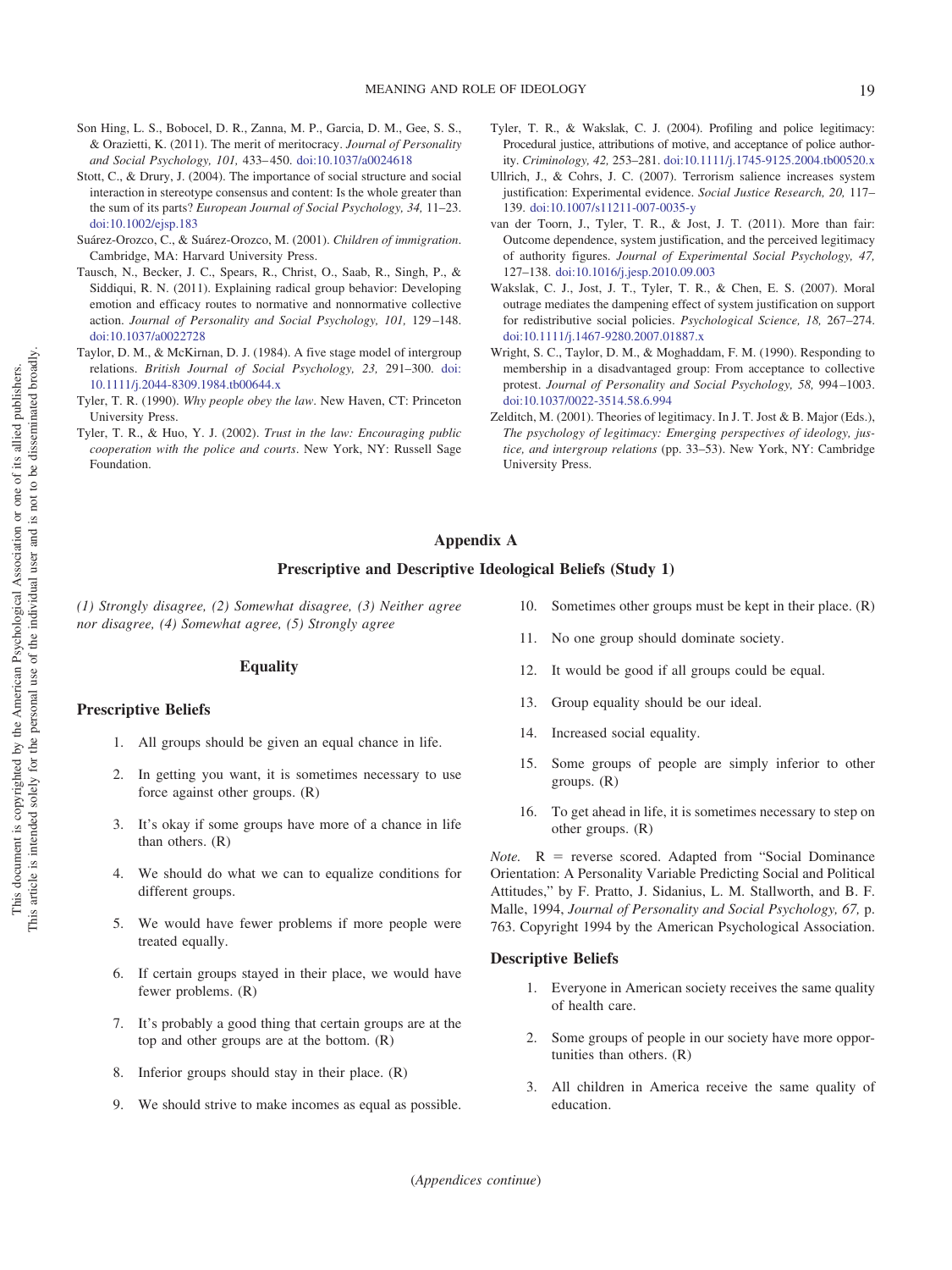- 4. Discrimination in American society contributes to inequality. (R)
- 5. People of color are just as well off as are Whites.
- 6. Poor people and wealthy people receive the same treatment.
- 7. High-status groups have a better chance of accomplishing their goals/dreams than low-status groups. (R)
- 8. There are more policies in place that benefit the privileged than the underprivileged. (R)
- 9. In America, it is clear that some groups are on the top and other groups are on the bottom. (R)

# **Meritocracy**

# **Prescriptive Beliefs**

- 1. If one works hard enough, he or she is likely to make a good life for him/herself.
- 2. People who work deserve success.
- 3. Hard work is fulfilling in itself.
- 4. Nothing is impossible if you work hard enough.
- 5. If you work hard you will succeed.
- 6. You should be the best at what you do.
- 7. By working hard an individual can overcome most obstacle that life presents and make his or her own way in the world.

*Note.* Adapted from "Development of an Australian Work Ethic Scale," by R. Ho and J. Lloyd, 1984, *Australian Psychologist, 19,* pp. 325. Copyright 1984 by Taylor & Francis.

# **Descriptive Beliefs**

- 1. In American society, working hard does not automatically lead to success. (R)
- 2. Employed individuals are responsible people.
- 3. People who work really hard might not become successful. (R)
- 4. In America, people get rewarded for their effort.
- 5. Low-status groups do not work as hard as high-status groups do.
- 6. Discrimination limits some people's ability to succeed. (R)
- 7. People get ahead when they know the "right" people rather than when they work hard. (R)
- 8. There is not a clear link between hard work and success.  $(R)$
- *Note.*  $R$  = reverse scored.

# **Democracy**

# **Prescriptive Beliefs**

- 1. Our country should be democratic.
- 2. Our politics should address the needs of some groups more than other groups. (R)
- 3. All Americans should have equal access to voting.
- 4. All Americans should receive the same legal proceedings.
- 5. Police should be able to search anyone without probable cause. (R)
- 6. In our society church and state should be separated.
- 7. It is okay for jurors to use defendants' physical appearance to determine their guilt or innocence. (R)
- 8. All Americans should have a say in government policies.
- 9. Some groups should automatically get the right to vote whereas other groups should be required to apply. (R)
- 10. Laws should reflect certain religious beliefs. (R)
- *Note.*  $R$  = reverse scored.

# **Descriptive Beliefs**

- 1. Our country runs on the principles of democracy.
- 2. U.S. policies reflect the interests of majority groups more than minority groups. (R)
- 3. The United States government ensures that all voices are heard and represented.

(*Appendices continue*)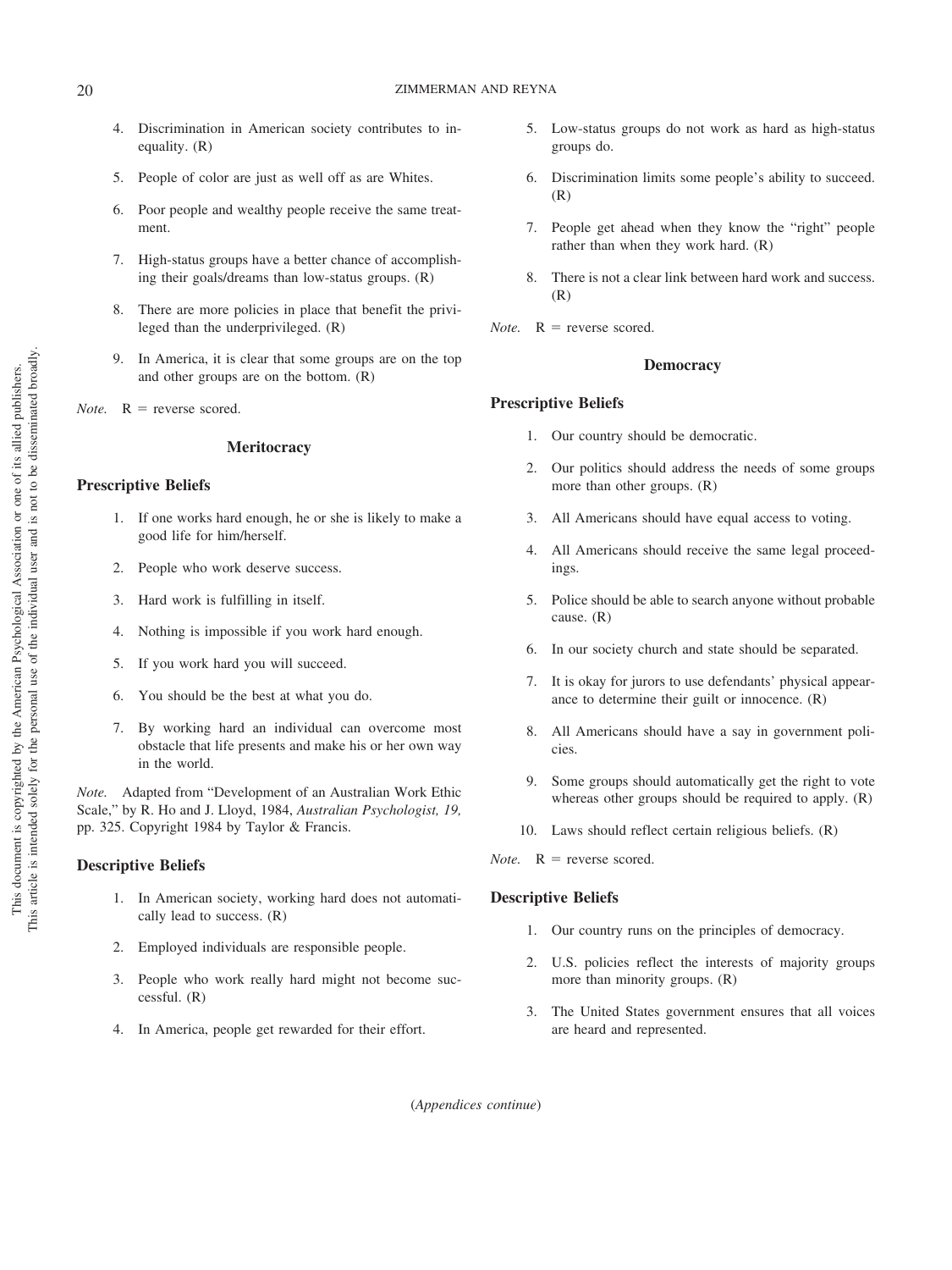- 4. The United States government listens to the voices of Americans when making decisions about the war on terrorism.
- 5. American political decisions reflect the opinions of a few rather than the majority. (R)
- 6. All Americans have the same access to voting.
- 7. The United States is doing a bad job of separating church and state. (R)
- 8. The police engage in racial profiling. (R)
- All Americans are equally protected under the criminal justice system.

# **Hierarchy-Attenuating Policy (Study 1)**

- 1. We should not spend any more federal money on programs that assist Blacks. (R)
- 2. The government should increase support for people receiving food stamps.
- 3. The government should spend more money on preschool or other early education programs in poor neighborhoods.
- 4. The government should provide special college scholarships for children from economically disadvantaged backgrounds who maintain good grades.
- 5. The government should provide a job to anyone who wants one.
- 6. The government should create a free universal health care system.
- 7. The government should not have to provide housing for those who cannot afford it. (R)
- 8. The government should strive to hire people of color more.
- 9. The government should provide more chances for children from poor families to go to college.
- 10. The government should spend less on benefits for the poor. (R)
- 11. The government should provide a decent standard of living for the unemployed.

*Note.*  $R$  = reverse scored. Adapted from *General Social Surveys, 1972–2010: Cumulative Codebook* (pp. 678, 2110, 2226, and 2227), by T. W. Smith, P. V. Marsden, M. Hout, and J. Kim, 2011, Chicago, IL: National Opinion Research Center. Reprinted with permission.

# **Appendix B**

# **Prescriptive and Descriptive Ideological Beliefs (Study 2)**

*(1) Strongly disagree, (2) Moderately disagree, (3) Slightly disagree, (4) Neither disagree nor agree, (5) Slightly agree, (6) Moderately agree, (7) Strongly agree*

#### **Meritocracy**

# **Prescriptive Beliefs**

- 1. In organizations, people who do their job well *ought* to rise to the top.
- 2. In life, people *ought* to be rewarded on the basis of their competence and ability.
- 3. At times, employers *ought* to overlook workers' individual contributions and give bonuses to the employees who need the money the most. (R)
- 4. Success *ought* to be possible for anyone who works hard enough.
- 5. In general, people's financial success *ought* to depend on their skills.
- 6. In many situations, employers *ought* to be able to hire people they know, without advertising to other candidates. (R)
- 7. Anyone who is willing to work hard enough *ought* to be able to find a decent job.
- 8. People's financial success *ought* to depend primarily upon their natural abilities.
- 9. In most circumstances, organizations *ought* to offer the job to the most highly skilled candidate.

(*Appendices continue*)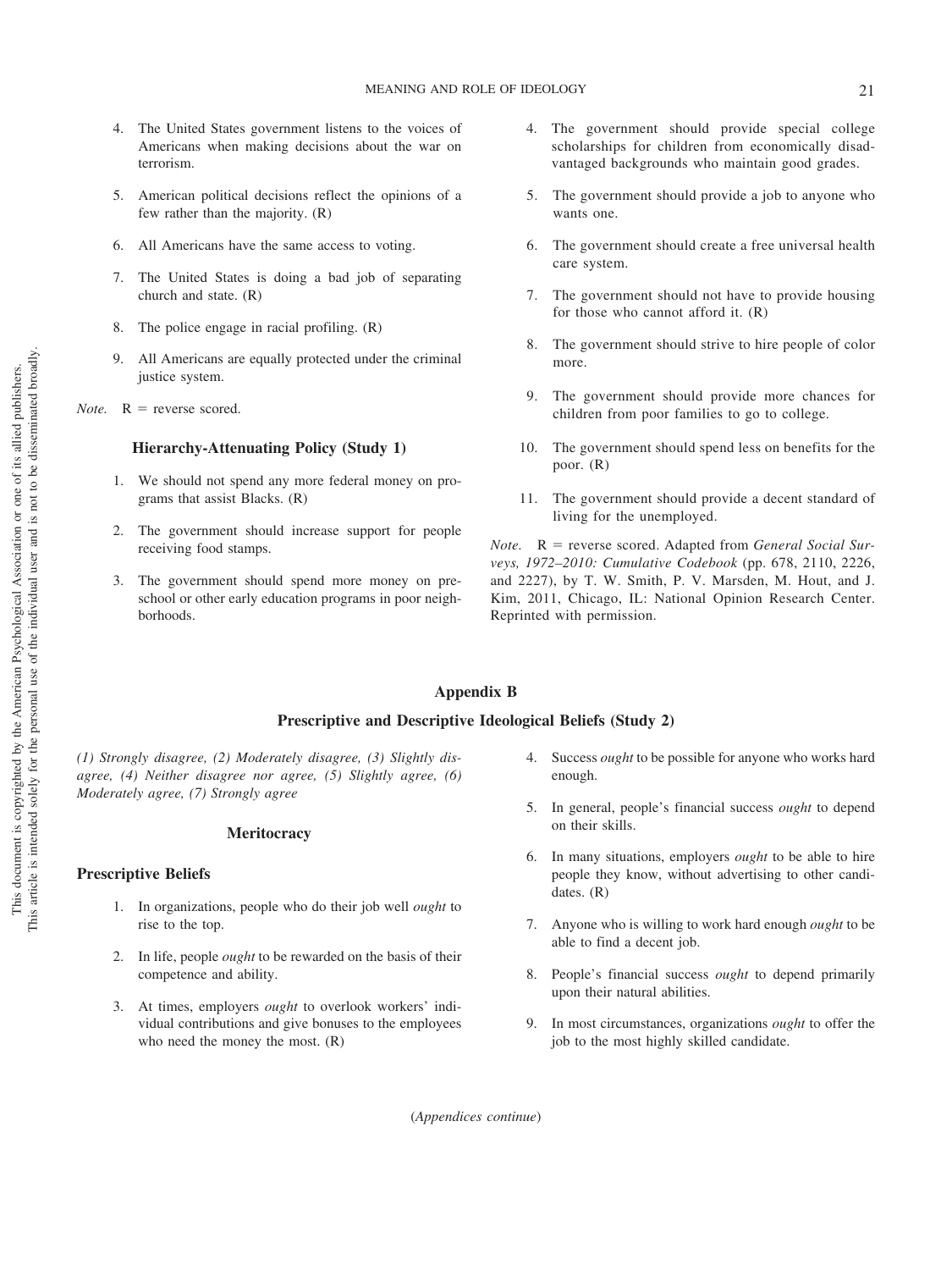- 10. When a bonus is given to a work team for good performance, the money generally *ought* to be divided equally among the group members. (R)
- 11. People's wages always *ought* to be determined by their effort and ability.
- 12. People who work hard *ought* to have the most opportunities for advancement.
- 13. At times, it *ought* to be acceptable for an employee's performance to be less than ideal. (R)
- 14. Employers always *ought* to hire the most skilled candidate for a job.
- 15. In organizations, raises *ought* to be determined primarily by employees' effort.

# **Descriptive Beliefs**

- 1. In organizations, people who *do* their job well do rise to the top.
- 2. In life, people *are* rewarded on the basis of their competence and ability.
- 3. At times, employers *do* overlook workers' individual contributions and give bonuses to the employees who need the money the most. (R)
- 4. Success *is* possible for anyone who works hard enough.
- 5. In general, people's financial success *does* depend on their skills.
- 6. In many situations, employers *do* hire people they know, without advertising to other candidates. (R)
- 7. Anyone who is willing to work hard enough *is* able to find a decent job.
- 8. People's financial success *does* depend primarily upon their natural abilities.
- 9. In most circumstances, organizations *do* offer the job to the most highly skilled candidate.
- 10. When a bonus is given to a work team for good performance, the money generally *is* divided equally among the group members. (R)
- 11. People's wages always *are* determined by their effort and ability.
- 12. People who work hard *do* have the most opportunities for advancement.
- 13. At times, it *is* acceptable for an employee's performance to be less than ideal. (R)
- 14. Employers always *do* hire the most skilled candidate for a job.
- 15. In organizations, raises *are* determined primarily by employees' effort.

*Note.* R = reverse scored. Adapted from "Preference for the Merit Principle Scale: An Individual Difference Measure of Distributive Justice Preferences," by L. M. Davey, D. R. Bobocel, L. S. Son Hing, and M. P. Zanna, 1999, *Social Justice Research, 12,* p. 228. Copyright 1999 by Springer Science and Business Media.

#### **Democracy**

# **Prescriptive Beliefs**

- 1. Our country *should* be democratic.
- 2. Our politics *should* address the needs of some groups more than other groups. (R)
- 3. All Americans *should* have equal access to voting.
- 4. All Americans *should* receive the same legal protections.
- 5. In our society, church and state *should* be separate.
- 6. All Americans *should* have a say in government policies.
- 7. Some groups *should* have more access to voting than other groups. (R)
- 8. The United States government *should* hear all Americans' voices equally.

*Note.*  $R$  = reverse scored.

# **Descriptive Beliefs**

- 1. Our country *is* democratic.
- 2. Our politics *do* address the needs of some groups more than other groups. (R)
- 3. All Americans *do* have equal access to voting.
- 4. All Americans *do* receive the same legal protections.
- 5. In our society, church and state *are* separate.